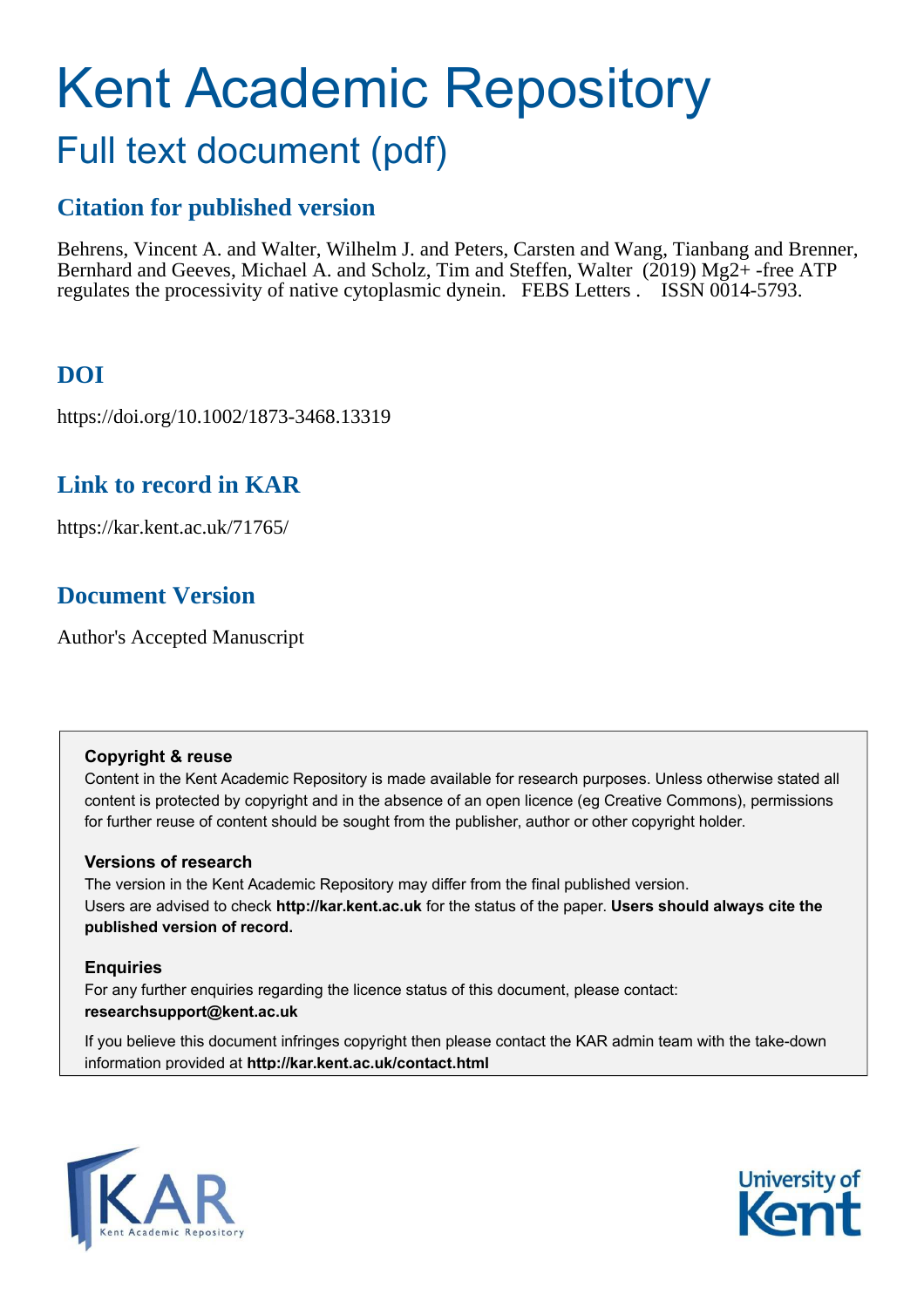# **Title**

Mg2+ -free ATP Regulates Native Cytoplasmic Dynein's Processivity

# **Author names and affiliations**

VA Behrens<sup>1,\*</sup>, WJ Walter<sup>1,3,\*</sup>, C Peters<sup>1,2</sup>, T Wang<sup>1</sup>, B Brenner<sup>1</sup>, MA Geeves<sup>4</sup>, T Scholz<sup>1,5,#</sup>, W Steffen<sup>1,5,#</sup>

\* These co-first authors contributed equally to this work.

# These co-last authors contributed equally to this work.

<sup>1</sup>Molecular and Cellular Physiology, Hannover Medical School, Carl-Neuberg-Strasse 1, 30625 Hannover, Germany

<sup>2</sup>present address: Center for Integrated Protein Science and Department Chemie, Technische Universität München, 85748 Garching, Germany

<sup>3</sup>present address: Molecular Plant Physiology, Institute for Plant Science and Microbiology, University of Hamburg, 22609 Hamburg, Germany

<sup>4</sup>School of Biosciences, University of Kent, Canterbury, Kent, UK

 $5$ To whom correspondence should be addressed: Tim Scholz, Tel:  $+49-511-5322737$ ; Fax:  $+49-511-$ 5324296; E-mail: scholz.tim@mh-hannover.de; or Walter Steffen, Tel: +49-511-5322754; Fax: +49- 511-5324296; E-mail: Steffen.Walter@MH-Hannover.de, Molecular and Cellular Physiology, Hannover Medical School, Carl-Neuberg-Strasse 1, 30625 Hannover, Germany.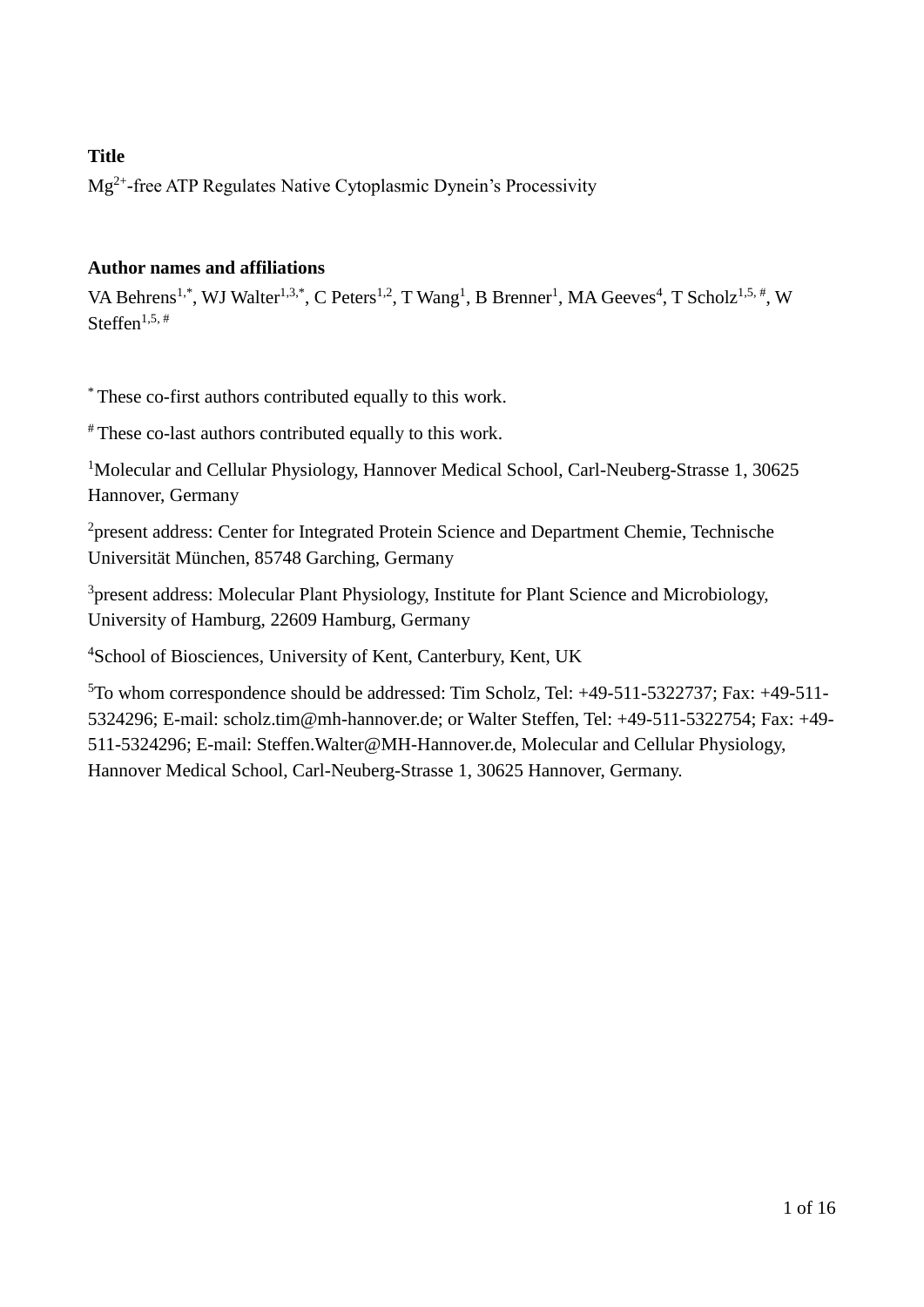# **Abstract**

Cytoplasmic dynein, a microtubule-based motor protein is responsible for many cellular functions ranging from cargo transport to cell division. The various functions are carried out by a single isoform of cytoplasmic dynein, thus requiring different forms of motor regulation. A possible pathway to regulate motor function was revealed in optical trap experiments. Switching motor function from single steps to processive runs could be achieved by changing  $Mg^{2+}$  and ATP concentrations. Here we confirm by single molecule TIRF microscopy that a native cytoplasmic dynein dimer is able to switch to processive runs of more than 680 consecutive steps or 5.5 micrometres. We also identified the ratio of  $Mg^{2+}$ -free ATP to Mg.ATP as the regulating factor and propose a model for dynein processive stepping.

# **Keywords**

cytoplasmic dynein, processivity, regulation,  $Mg^{2+}$ -free ATP, single molecule experiment

# **Abbreviations**

Microtubule – MT Microtubule-binding domain – MTBD Single molecule motility assay – SMM assay Total internal reflection fluorescence microscope – TIRF microscope

# **Conflict of interest**

All authors disclose any actual or potential conflict of interest including any financial, personal or other relationships with other people or organizations within three years of beginning the submitted work that could inappropriately influence, or be perceived to influence, their work.

#### **Author Contributions**

WS and VB conceived the study, which was supervised by WS, MG, TS and BB. VB, WS, MG, and TS designed experiments. VB, TS, WJW, TW, and CP performed experiments. Proteins were purified by VB and TW. VB, TS, WS, WJW, TW, and CP analysed data. VB, TS, and WJW wrote the manuscript with revisions from WS and MG.

# **Funding source**

DFG provided financial support to WS (STE 1697/1-2).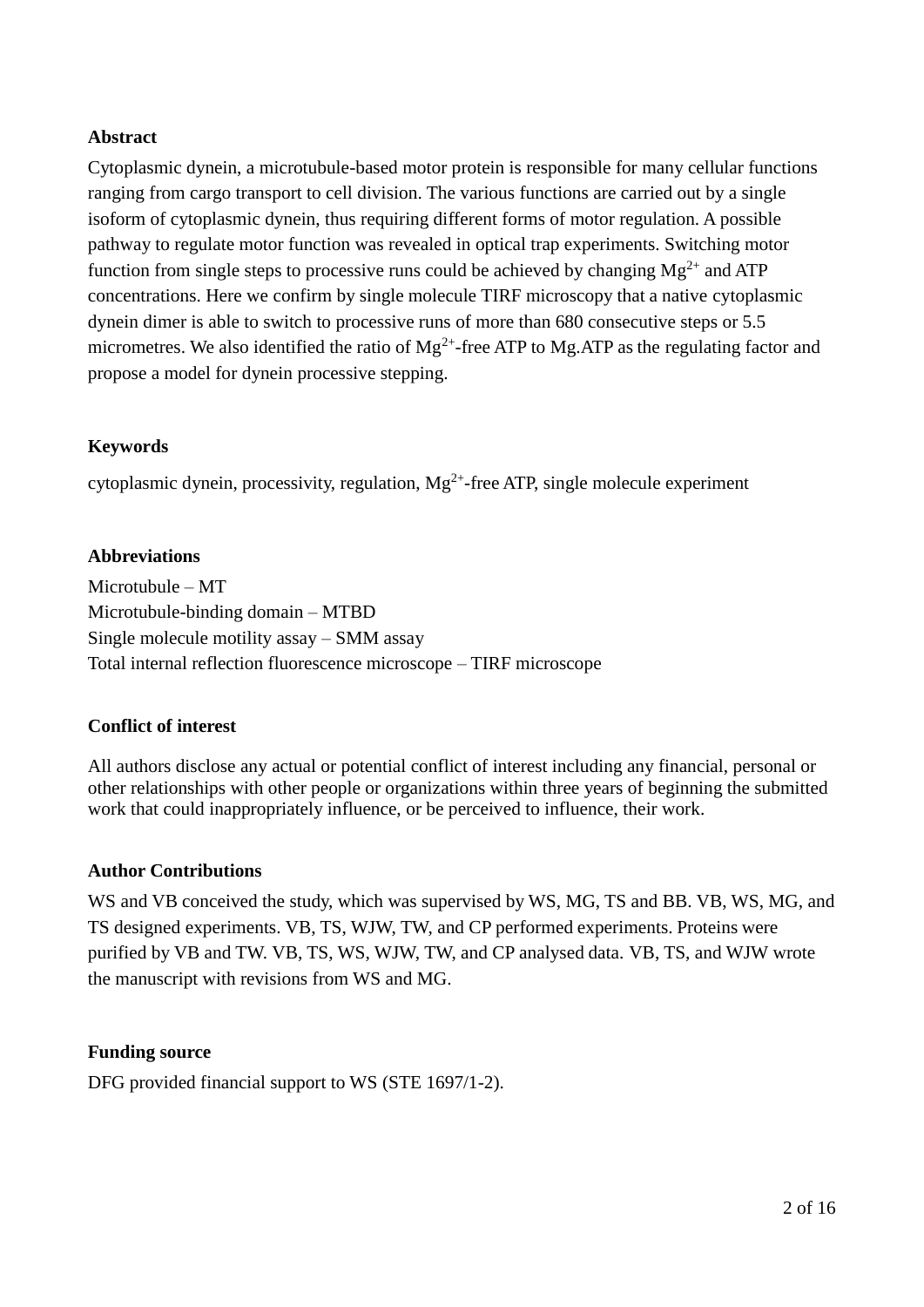## **Introduction**

Cytoplasmic dynein is an ATP-driven, microtubule-based molecular motor with many different functions ranging from intracellular vesicle transport to spindle formation [1]. To move a cargo along a microtubule as a single motor molecule, dynein needs to undertake consecutive steps without detaching from its track, i.e., it moves processively. In vivo, long-haul single motor movement is supported by several accessory proteins. Dynein's best-studied interaction partner is dynactin [2] which has been shown to enhance processivity by stabilizing the microtubule-motor interaction [3] and by dimerization of dynein heavy chain dimers [4,5]. Moreover, effectors interacting with dynein's Light Intermediate Chain 1 (LIC1) can enhance motility [6]. Yet, several in vitro studies showed processive movement of single dynein motors even in absence of accessory proteins suggesting intrinsic processive properties of dynein.

The dynein motor complex consists of two identical heavy chains and several light and intermediate chains. Each heavy chain has a mass of ~520 kDa and contains the microtubule-binding domain (MTBD), a catalytic ring structure, and a tail region used for dimerization. The tail region serves also as a binding site for light and intermediate chains and as an interaction site for accessory proteins and protein complexes needed for cargo binding [7,8].

Crystallisation of the motor domain, a C-terminal 380 kDa fragment of the heavy chain, has revealed a number of subdomains [9-11], most importantly the catalytic domain which is composed of a ring structure of six AAA (ATPase associated with various cellular activities) domains [12]. In contrast to other AAA-domain proteins, only AAA1-4 possess conserved P-loops and only AAA1, 3, and 4 are enzymatically active, while AAA5-6 appear to have rather structural functions [9,13] (review in [14]). AAA1 was found to be essential for dynein's chemomechanical ATPase crossbridge cycle [15]. AAA2-4 also bind and hydrolyse Mg.ATP but at lower rates than AAA1 [16,17]. The MTBD is located at the end of a stalk-like structure [18,19]. The nucleotide states of AAA2-4 appear to modulate a possible communication pathway between AAA1 and the remote MTBD and thereby the dynein-microtubule interaction [16]. The stalk is formed by a pair of antiparallel alphahelices which emerge from the ring-like motor domain between AAA4 and AAA5. A shift in the alignment of these alpha-helices can modulate the microtubule affinity of the globular MTBD [20- 22]. A linker domain, which connects the motor domain with the dimerization domain of the tail region, emerges from the N-terminus of the sub-domain AAA1. During the ATPase cross-bridge cycle this linker can undergo conformational changes from straight to bend conformation and vice versa. It had been proposed that bending of the linker domain may act like a lever between the catalytic ring domain and the tail. The conformational state of the linker appears to depend on the nucleotide state of AAA1 [23], but may also be affected by the other AAA domains [3]. For processive movement, the linker domain has to alternate between straight and bent conformations. Thus, factors that interfere with such alternations might result in slower and/or terminated movements.

Cytoplasmic dynein is a microtubule-activated Mg-ATPase. While  $Mg^{2+}$ -free ATP is not hydrolysable by dynein [24] force generation is coupled to binding and hydrolysis of Mg.ATP by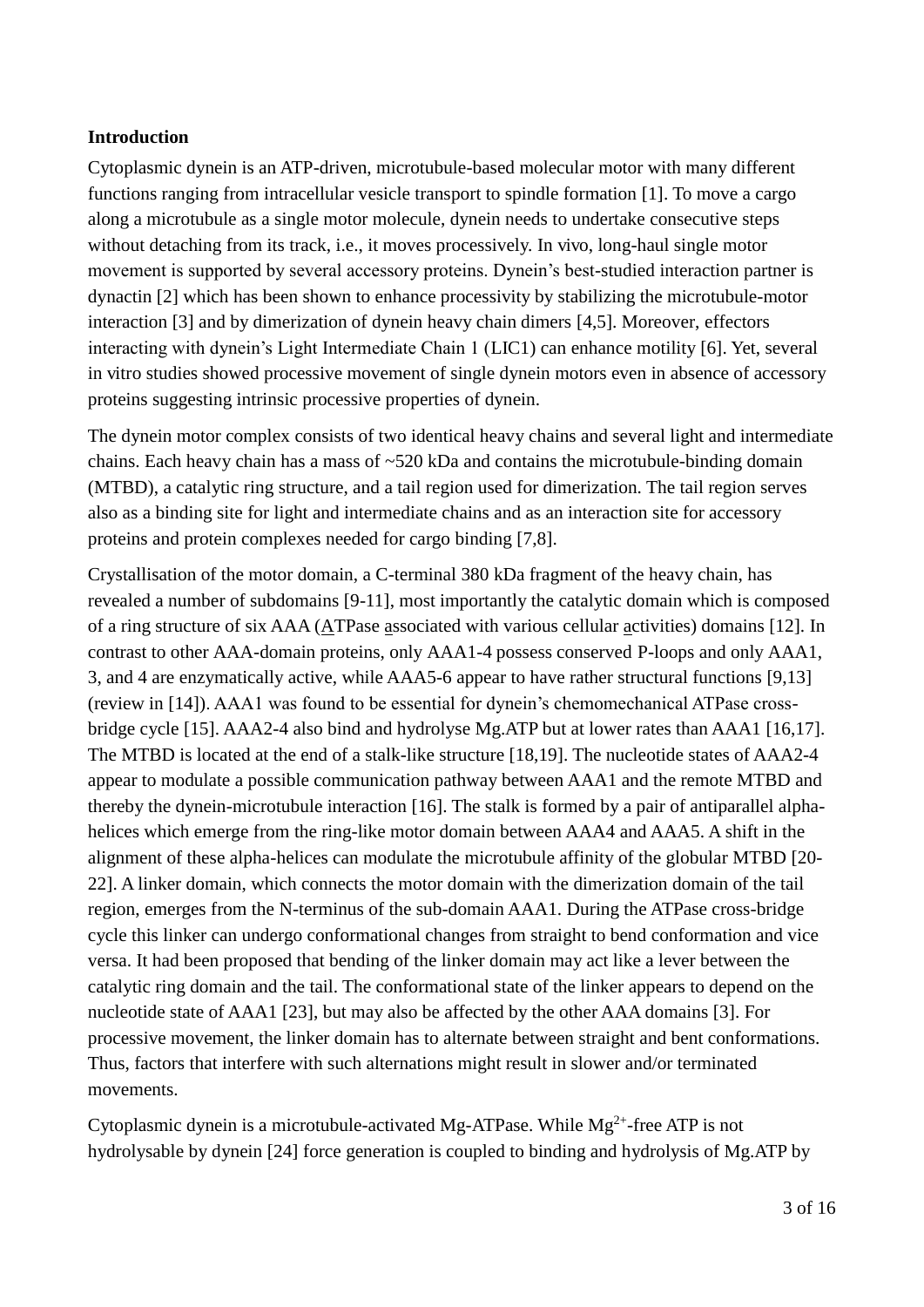AAA1 [16]. In previously reported optical trap experiments, we could demonstrate that cytoplasmic dynein can switch from single binding events to processive movement by modulating the concentration of free Mg<sup>2+</sup> at a constant low ATP concentration of 1  $\mu$ M [25]. Decreasing the concentration of  $Mg^{2+}$  from 1 mM to 0.1 mM, while keeping ATP at 1 µM, enabled dynein to perform multiple consecutive steps. Processive movement was also observed when the concentration of ATP was increased from 1  $\mu$ M to 100  $\mu$ M at a constant Mg<sup>2+</sup> concentration of 1 mM.  $Mg^{2+}$  ions and ATP form stable Mg.ATP complexes and the degree of complex formation depends on the ratio of  $Mg^{2+}$  to ATP. Lowering the  $Mg^{2+}$  concentration will not only affect the Mg.ATP complex concentration but will also increase the concentration of  $Mg^{2+}$ -free ATP. Thus, it remained unclear, if the switch in dynein's processivity was caused by free  $Mg^{2+}$ , by  $Mg^{2+}$ -free ATP, or by the ratio of  $Mg^{2+}$ -free ATP to Mg.ATP.

To characterize the effects of  $Mg^{2+}$  and ATP nucleotides on the regulation of dynein's motor function we made use of in vitro microtubule gliding assays, TIRF microscopy single molecule motility assays, as well as ATPase and transient kinetic measurements in a stopped-flow set up. We could verify that dynein's processivity can be regulated independently of accessory proteins and protein complexes such as BICD2 or dynactin [25] and identified the ratio of  $Mg^{2+}$ -free ATP to Mg.ATP as the regulating factor. Based on our findings we propose a model for dynein processive stepping dependent upon the nucleotide state of dynein's AAA4 domain. The existence of more than one independent method to trigger dynein's processivity might help to explain, how dynein may master such a wide variety of functions in cells.

# **Methods**

#### **Protein purification, labelling, and microtubule polymerisation**

Cytoplasmic dynein was isolated and purified from pig brain tissue as described by Bingham et al. and Toba et al. [26,27] with a minor modification [28]: a filtration step (10 µm filter) was added prior SP-Sepharose ion exchange chromatography. Purification of tubulin from pig brain tissue and labelling with Cy5- and rhodamine fluorophores was basically performed as described by others [29,30]. The dynein-intermediate chain antibody m74-2 [31] was labelled with rhodamine using the Pierce™ NHS-Rhodamine Antibody Labeling Kit (Thermo Fisher Scientific, 53031).

#### **Optical trap experiments**

Two bead optical trap experiments were carried out as described previously [32]. A polyclonal antibody specific for the minus-end of microtubules was used to attach microtubule seeds to protein A/G coated 1 µm latex beads [25]. Polyclonal antibodies specific for the minus-end of microtubules were raised in rabbits against two synthetic peptides from bovine  $\alpha$ -tubulin and purified using a protein G affinity column. As highlighted in yellow and magenta (**Fig. S3**, based on PDB structure 1JFF) the following peptides of  $\alpha$ -tubulin have been used for antibody production: peptide 1: aa31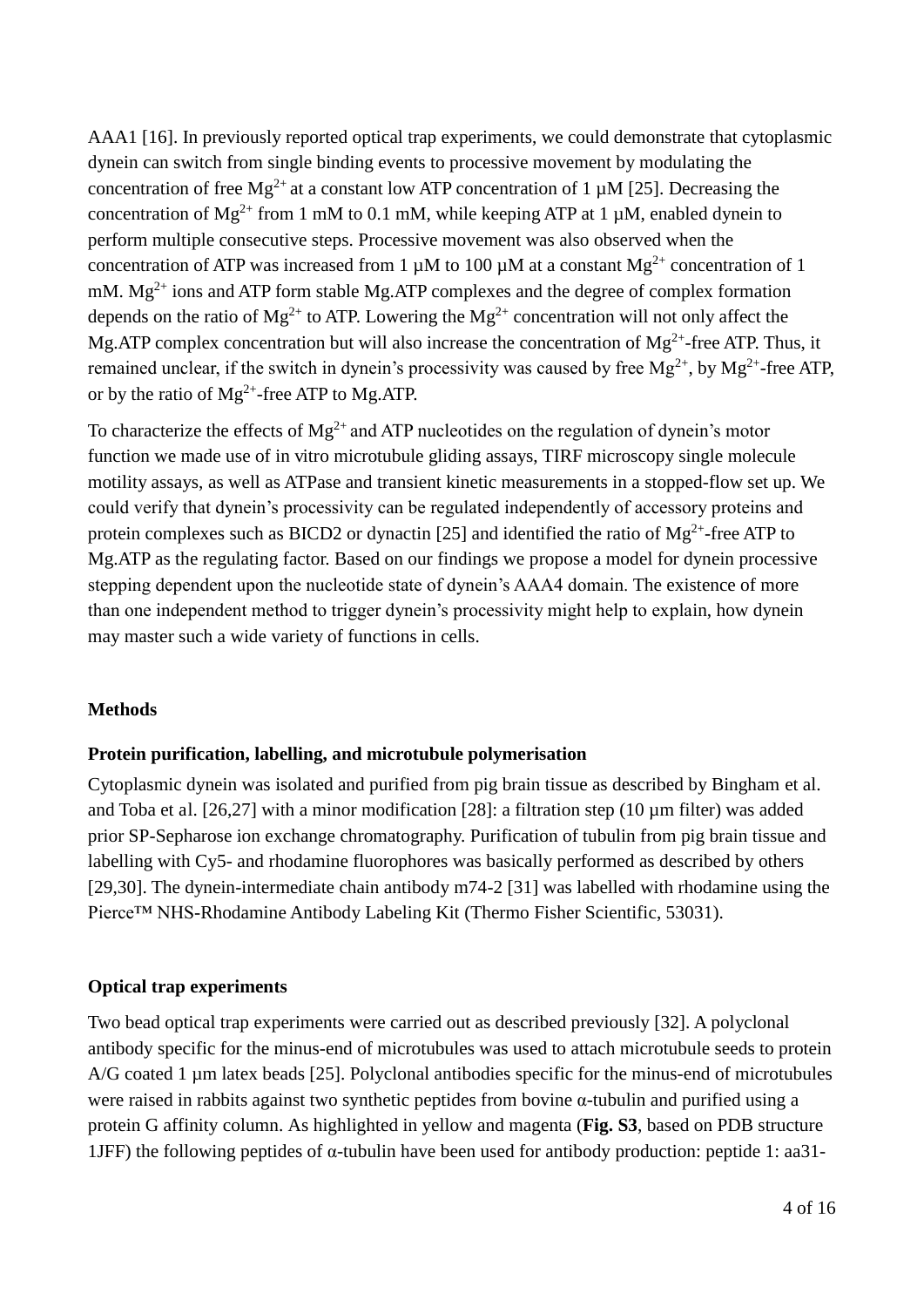40 (QPDGQ MPSDK) and peptide 2: aa242-255 (LRFDG ALNVD LTEF). The microtubule seeds were extended using a mixture of rhodamine and biotin-labelled tubulin. A bead with a single microtubule attached was captured in one of the optical traps and a second, neutravidin-coated bead was attached laterally near the plus-end of this microtubule using the second trap. The two beadmicrotubule construct was stretched taught and presented above a dynein molecule immobilized on top of a fixed glass bead. Two experimental conditions are shown: (i) processive conditions with 35 mM K-Pipes, pH 7.4, 1 mM EGTA, 1  $\mu$ M ATP, 0.1 mM MgCl<sub>2</sub> (**Fig. 1A**) and (ii) non-processive conditions with 35 mM K-Pipes, pH 7.4, 1 mM EGTA, 1  $\mu$ M ATP, 1 mM MgCl<sub>2</sub> (**Fig. 1B**).

#### **Gliding assay**

0.2% nitrocellulose coated flow chambers were incubated with 0.2 mg/ml dynein in BRB35 (35 mM K-PIPES, 1 mM EGTA, 1 mM  $MgCl<sub>2</sub>$ , 1 mM DTT, pH 7.4) for 2 min. After blocking with 10 mg/ml bovine serum albumin (BSA) in BRB35 for 5 min the dynein-coated chamber was incubated with 10  $\mu$ g/ml rhodamine-labelled microtubules in the absence of ATP. After 10 min incubation, most non-attached microtubules were washed out. Microtubule gliding velocities at increasing Mg.ATP concentrations were characterized at room temperature in buffer BRB containing 100 mM K-PIPES (**Fig. 2A**). Gliding assays with increasing concentrations of magnesium were carried out in BRB35 containing constant 0.1 mM ATP and varying concentrations of MgCl<sub>2</sub> as indicated (**Fig. 2B**). The final ionic strength was adjusted to 115 mM using KCl. Experiments shown in Figure **2C** were performed either with 0.55 mM MgCl<sub>2</sub> plus 0.9 mM ATP or with 6 mM MgCl<sub>2</sub> plus 0.5 mM ATP in 10 mM K-PIPES containing 0.5 mM EGTA. The ionic strength of both solutions was adjusted to 30 mM using KCl. The final concentrations of  $Mg^{2+}$ , Mg.ATP and  $Mg^{2+}$ -free ATP were calculated with the Maxchelator program (http://maxchelator.stanford.edu/CaMgATPEGTA-TS.htm; [33]). To keep ATP levels constant an ATP regeneration system containing 2 mM creatine phosphate and 10 U/ml creatine kinase was added. Gliding velocities were analysed with ImageJ (W.S. Rasband, National Institutes of Health, Bethesda, MD) using the plug-in MtrackJ [34].

#### **Single molecule motility assay by TIRF microscopy**

Single molecule motility (SMM) assays were carried out at 23°C in a custom-made TIRF microscope with single-fluorophore sensitivity [35] using paclitaxel-stabilized Cy5-labelled microtubules and native pig brain cytoplasmic dynein. The cytoplasmic dynein was tagged with a rhodamine-labelled intermediate-chain specific antibody [31]. To form antibody-dynein complexes 200 nM cytoplasmic dynein and 150 nM fluorescently labelled antibodies were pre-incubated in BRB35 buffer on ice for 20 min. For TIRF microscopy antibody-labelled dynein was diluted to a final concentration of 0.3 nM. Prior to injection of dynein, fluorescently labelled microtubules were immobilized by a  $\beta$ -tubulin antibody (SAP.4G5, Santa Cruz) to the dichlorodimethylsilane functionalized bottom of the assay chamber as described previously [36]. Two experimental conditions were used: 12 mM K-PIPES with  $0.5$  mM EGTA, 6 mM  $MgCl<sub>2</sub>$ , and  $0.5$  mM ATP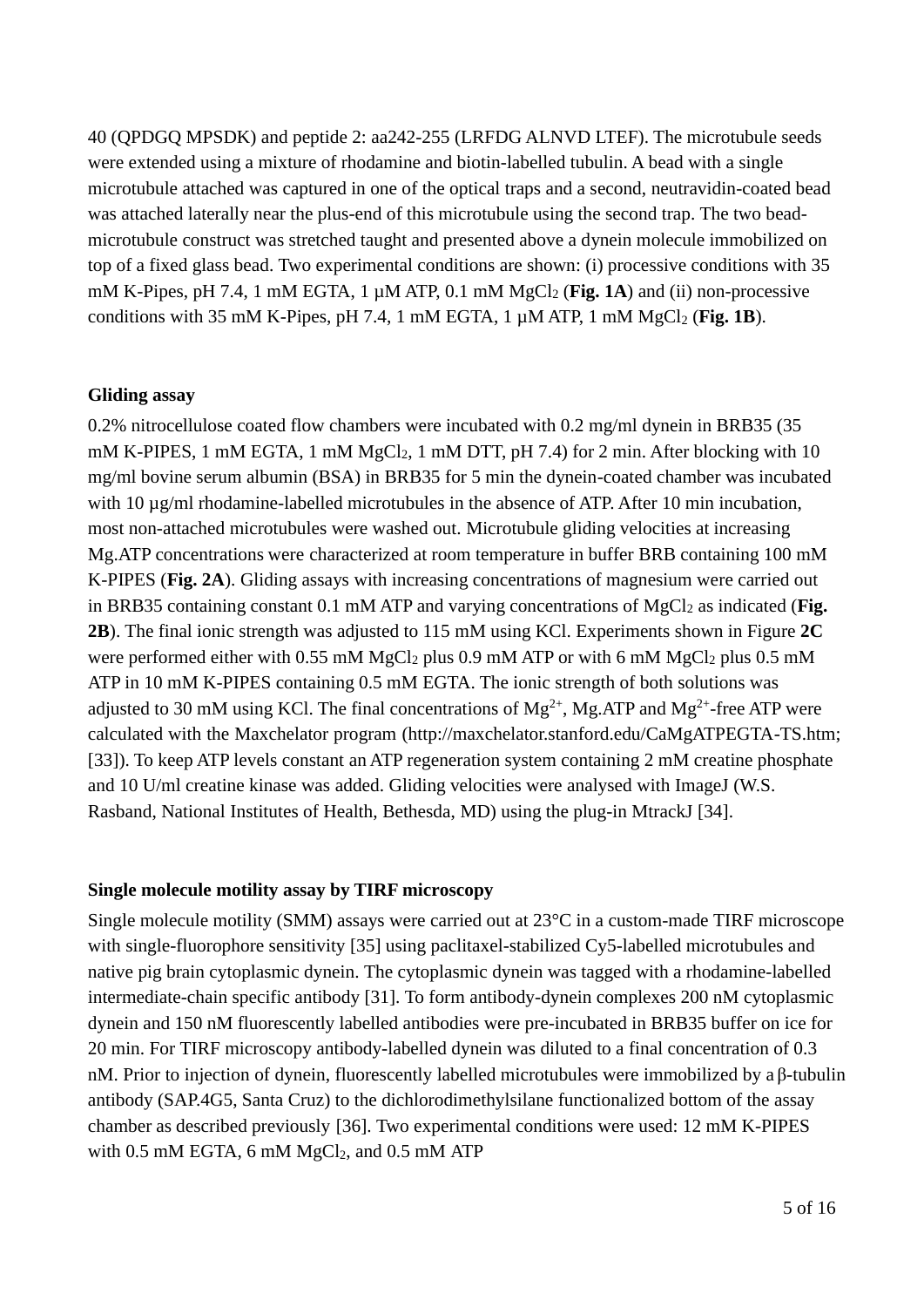(resulting in 0.5 mM Mg.ATP and  $< 10 \mu M$  Mg<sup>2+</sup>-free ATP) and 28.6 mM K-PIPES with 0.5 mM EGTA, 0.55 mM MgCl<sub>2</sub>, and 0.9 mM ATP (resulting in 0.5 mM Mg.ATP and 400  $\mu$ M Mg<sup>2+</sup>-free ATP), both conditions with an equal ionic strength of 30 mM. To minimize photo damage or bleaching of fluorophores the buffers were supplemented with an oxygen scavenger system (10 mg/ml glucose, 50 U/ml glucose oxidase, 7600 U/ml catalase, and 10mMDTT). Additionally, 50 µs laser pulses interrupted by 50 us pauses were used to excite the fluorescently labelled samples [36]. Video images were recorded at 5Hz for 60 seconds using a back-illuminated EMCCD camera (Andor iXon DV887, Andor Technology, Belfast, Ireland) and analysed as described previously [35] using the computer program ImageJ, the plug-in Multiple Kymograph (J. Rietdorf and A. Seitz, EMBL, Heidelberg, Germany) and the macro ListSelectionCoordinates. To distinguish processive runs from unproductive binding events only trajectories of at least 0.5 µm (approx. three pixels of 156 nm each) were analysed.

#### **ATPase assay**

ATPase assays [37] were performed with the EnzChek Phosphate Assay Kit (Thermo Fisher, E-6646). Buffer conditions were the same as in the gliding assay (**Fig. 2C**). Protein concentrations were 0.07 mg/ml dynein and 0.02, 0.1, 0.5, or 1 mg/ml microtubules, respectively.

#### **Transient kinetic stopped-flow measurements**

Common stopped-flow experiments require a large amount of protein, typically approx. 1 ml of each of the two solutions to be mixed [38] because of the large volumes required to fill the apparatus. To conserve material we employed a newly developed micro-volume manifold system (J. Walklate, 2016, PhD Thesis, University of Kent) attached to a HITECH stopped flow system. The manifold allowed a 100 µl slug of the dynein/microtubule solution to be loaded into the flow circuit just before the mixing chamber. Standard reaction buffer in the syringe was then used to drive this solution through the mixing chamber where  $10 \mu l$  of the dynein/microtubule solution was mixed with an equal volume of ATP containing solution in each shot. Using a 5 µl observation chamber allowed 8 reproducible shots of the reaction to be collected consecutively with a 1 ms dead time. Transient changes in 90° light scattering were recorded using a 365 nm LED excitation light source. Dynein-microtubule complexes were pre-formed by incubating 1 µM paclitaxel-stabilized polymerised tubulin (microtubules) and 140 nM dynein for 20 min at 25°C. The complex suspension was diluted 1:5 before rapid mixing with an ATP containing solution in the stopped-flow setup. Protein concentrations after mixing were 100 nM polymerised tubulin stabilized with 5  $\mu$ M paclitaxel and 14 nM dynein. Mg.ATP induced dissociation of the complex was observed by a decrease in light scattering. Experimental conditions were set to 50 µM Mg.ATP either using total concentrations of (i) 53  $\mu$ M Mg<sup>2+</sup> and 450  $\mu$ M ATP (high concentration of Mg<sup>2+</sup>-free ATP) or of (ii) 2 mM  $Mg^{2+}$  and 50 µM ATP (low concentration of  $Mg^{2+}$ -free ATP), all in buffer BRB10 and at 16 mM ionic strength (adjusted with KCl), 5  $\mu$ M paclitaxel and 5 mM DTT.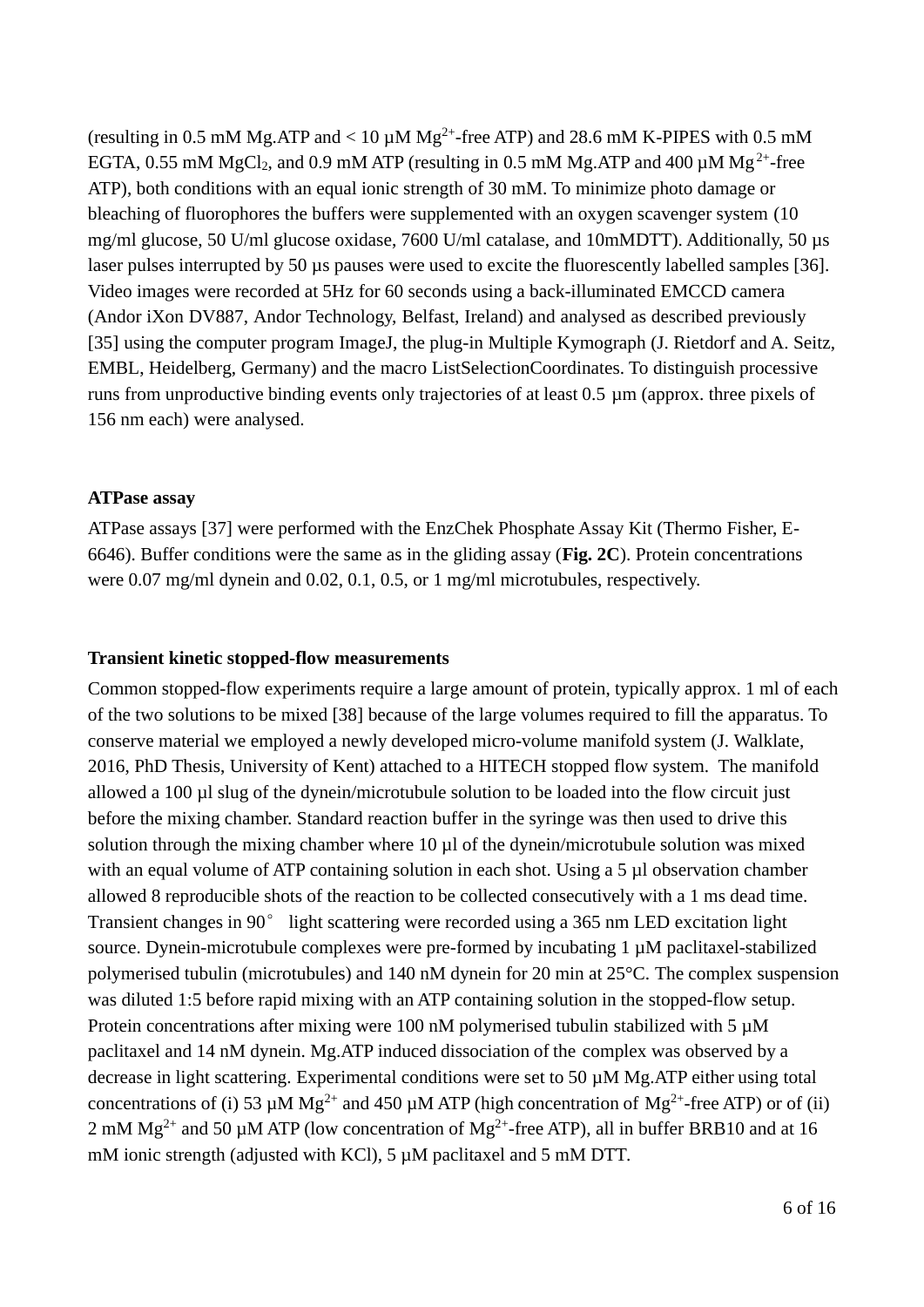# **Results**

# **Lowering the concentration of free Mg 2+ increases dynein's processivity and velocity in optical tweezer experiments**

Using an optical trap we observed that even in the absence of accessory proteins such as dynactin cytoplasmic dynein could be turned from a non-processive to a processive motor by reducing the concentration of free Mg<sup>2+</sup> [25]. In the presence of 1  $\mu$ M ATP and 1 mM MgCl<sub>2</sub> dynein molecules showed a non-processive binding/release behaviour with an apparent working stroke of approximately 8 nm towards the minus-end of microtubules (-8.7 nm  $\pm$  0.25, fit error, n=900 events from 14 dynein molecules, **Fig, 1B**). A reduction of MgCl<sub>2</sub> to 0.1 mM in addition to constant 1  $\mu$ M ATP led to repetitive processive runs with consecutive steps of approximately -8 nm (n>600 events from 6 dynein molecules with multiple processive runs of up to 10 steps per run, **Fig. 1A**). We also noticed that the life time of consecutive steps in these experiments increased with increasing load (**Fig. 1A**). A closer examination revealed that the life time of the initial steps of processive runs was significantly shorter  $(\sim 25 \text{ ms/step}$  for the initial three steps) than single microtubule binding events  $(107 \text{ ms} \pm 3.3, \text{ fit error}, \text{n=900}$  events from 14 dynein molecules) under non-processive conditions (**Fig. 1**). Lowering the concentration of free  $Mg^{2+}$  appears to lead to a combined increase of dynein's processivity and velocity. This effect could be caused by either the decreasing  $Mg^{2+}$ concentration or the resulting increasing ratio of  $Mg^{2+}$ -free ATP to Mg.ATP (**Tab. 1**). As previous studies have shown that different nucleotide states of the AAA domains modulate dynein's overall ATPase activity and motility [16], we hypothesized that the ratio of  $Mg^{2+}$ -free ATP to Mg.ATP and not free  $Mg^{2+}$  may be the regulating factor.

# **The dissociation of the dynein-microtubule complex is affected by Mg2+-free ATP.**

An increase in processivity would directly lead to an increase of dwell times of dynein molecules on microtubules by a decreased dissociation rate. We measured the influence of the ratio of  $Mg^{2+}$ -free ATP to Mg.ATP on the dissociation rate in stopped-flow experiments. A mixture of dynein and paclitaxel-stabilized microtubules was pre-incubated to form a stable complex in absence of ATP. Dissociation was then initiated by rapidly mixing the complex with Mg.ATP to a final concentration of 50 µM Mg.ATP. The dissociation of the microtubule-dynein complexes was detected by monitoring the light scattering. The observed data could be fitted best by a double exponential decay (**Fig. S1**) with a fast component  $R_D1$  and a slow component  $R_D2$ .  $R_D1$  represents the dissociation of the dynein-microtubule complex whereas  $R_D$ 2 was reported to represent the slow depolymerisation even of taxol-stabilized microtubules after dynein dissociation [38]. At a high ratio of Mg<sup>2+</sup>-free ATP to Mg.ATP (hereafter called "high ratio") we measured R<sub>D</sub>1<sub>high ratio</sub> with 2.36 ± 0.34 s<sup>-1</sup> (SEM, n=5) (**Fig. S1A**). Although a previously reported mixing artifact [38] partially concealed the initial ~150 ms of our stopped-flow experiments,  $R_D1_{low \text{ ratio}}$  at a low ratio of Mg<sup>2+</sup>free ATP to Mg.ATP (hereafter called "low ratio") could be estimated to be at least  $10 s<sup>-1</sup>$  (n=5) (**Fig. S1B**). The >4-fold decrease in dissociation under high ratio conditions agrees well with the observed increase in processive stepping (**Fig. 1**).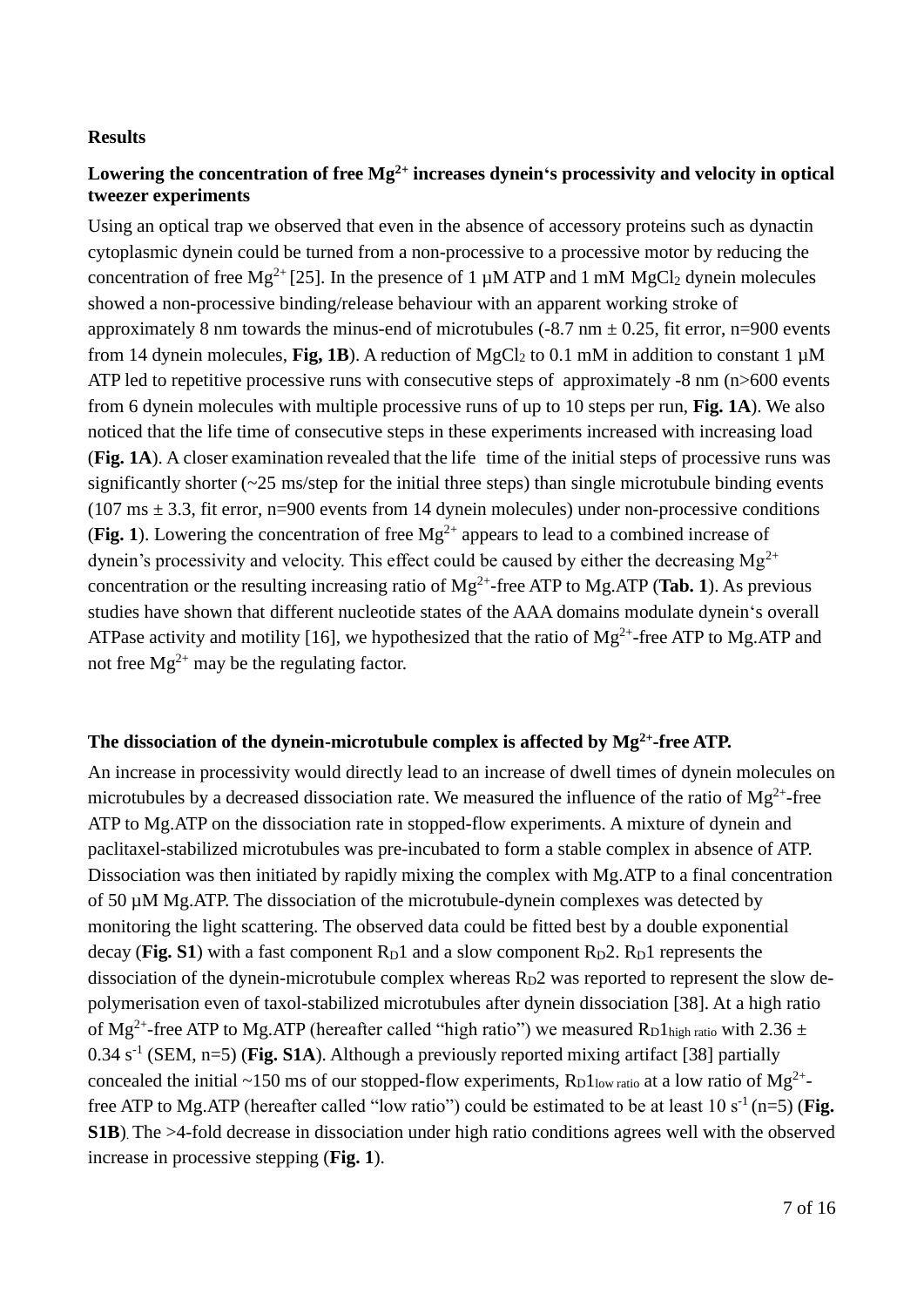# **Microtubule gliding activity of cytoplasmic dynein is affected by the ratio of Mg 2+-free ATP and Mg.ATP.**

Our optical trap data suggests non-processive behaviour of dynein under low ratio conditions of  $Mg^{2+}$ -free ATP to Mg.ATP. At a constant low ratio of approximately 0.1, we achieved maximal gliding velocities at Mg.ATP concentrations of 0.1 mM and higher (**Fig. 2A**). To exclude limitations in ATP concentrations we, therefore, decided to perform gliding assays at constant saturating Mg.ATP concentrations of 0.1 mM. To determine possible differences in the motor velocity we carried out microtubule gliding assays with increasing ratios of Mg<sup>2+</sup>-free ATP to Mg.ATP.

At constant 0.1 mM ATP and increasing concentrations of  $Mg^{2+}$  (0.1 to 20 mM) we observed decreasing microtubule gliding velocities from 0.47  $\mu$ m/s at 0.1 mM Mg<sup>2+</sup> to 0.22  $\mu$ m/s at 20 mM Mg2+ (**Fig. 2B**, **Tab. S1**). Interestingly, this decrease in velocity occurred although the concentration of Mg.ATP increased from 0.038 to 0.099 mM. Yet, we calculated that at the same time the ratio of Mg2+-free ATP to Mg.ATP decreased from 1.608 to 0.005 (**Tab. 1**), which indicates that the ratio of  $Mg^{2+}$ -free ATP to Mg.ATP and not the total Mg.ATP concentration determines the velocity. To confirm this effect of the ratio of  $Mg^{2+}$ -free ATP to Mg.ATP we varied the concentration of nonhydrolysable Mg<sup>2+</sup>-free ATP from 7 to 400  $\mu$ M while keeping the concentration of Mg.ATP constant at saturating 0.5 mM resulting in ratios of  $Mg^{2+}$ -free ATP to Mg.ATP of 0.014 and 0.801, respectively. With an increasing ratio the gliding velocity increased from  $0.46 \pm 0.02$  µm/s to  $0.71 \pm 0.02$ 0.02 µm/s (**Fig. 2C, Tab. S2**).

The results from microtubule gliding assays and optical trap data were comparable. In both assays, we observed an increase of velocity with an increasing ratio of  $Mg^{2+}$ -free ATP to Mg.ATP.

# **Single molecule motility assays reveal increased productive binding and processive movement of dynein at high Mg2+-free ATP.**

The ability to characterize changes in processive behaviour in optical trap assays is limited by increasing load acting on the motor molecules upon movement. To measure single molecules in the absence of external load we performed single-molecule TIRF microscopy measurements [36]. We characterized the movement of individual dynein molecules tagged with a rhodamine-labelled intermediate-chain specific antibody [31] along immobilized microtubules under identical conditions as used in the gliding assays (**Fig.2C**;  $7 \mu M$  or 400  $\mu M$  Mg<sup>2+</sup>-free ATP, at constant 500 µM Mg.ATP). Labelling of dynein with this antibody did not interfere with motility (**Fig. S4**).To emphasize possible effects we applied conditions favouring motor binding and processive stepping by lowering the ionic strength [39]. Processive movement was observed under both low and high ratio Mg<sup>2+</sup>-free ATP to Mg.ATP conditions (**Fig. 3**) with run lengths of up to 5.5  $\mu$ m in the latter case representing more than 680 consecutive 8 nm steps. However, the productive-binding frequency was 15-fold higher under high ratio conditions (0.092 runs\* $\mu$ m<sup>-1\*</sup>min<sup>-1</sup>, total 687  $\mu$ m microtubules analysed, **Tab. S2**) compared to low ratio conditions  $(0.006 \text{ runs}^* \mu \text{m}^{-1} \text{*min}^{-1})$ , total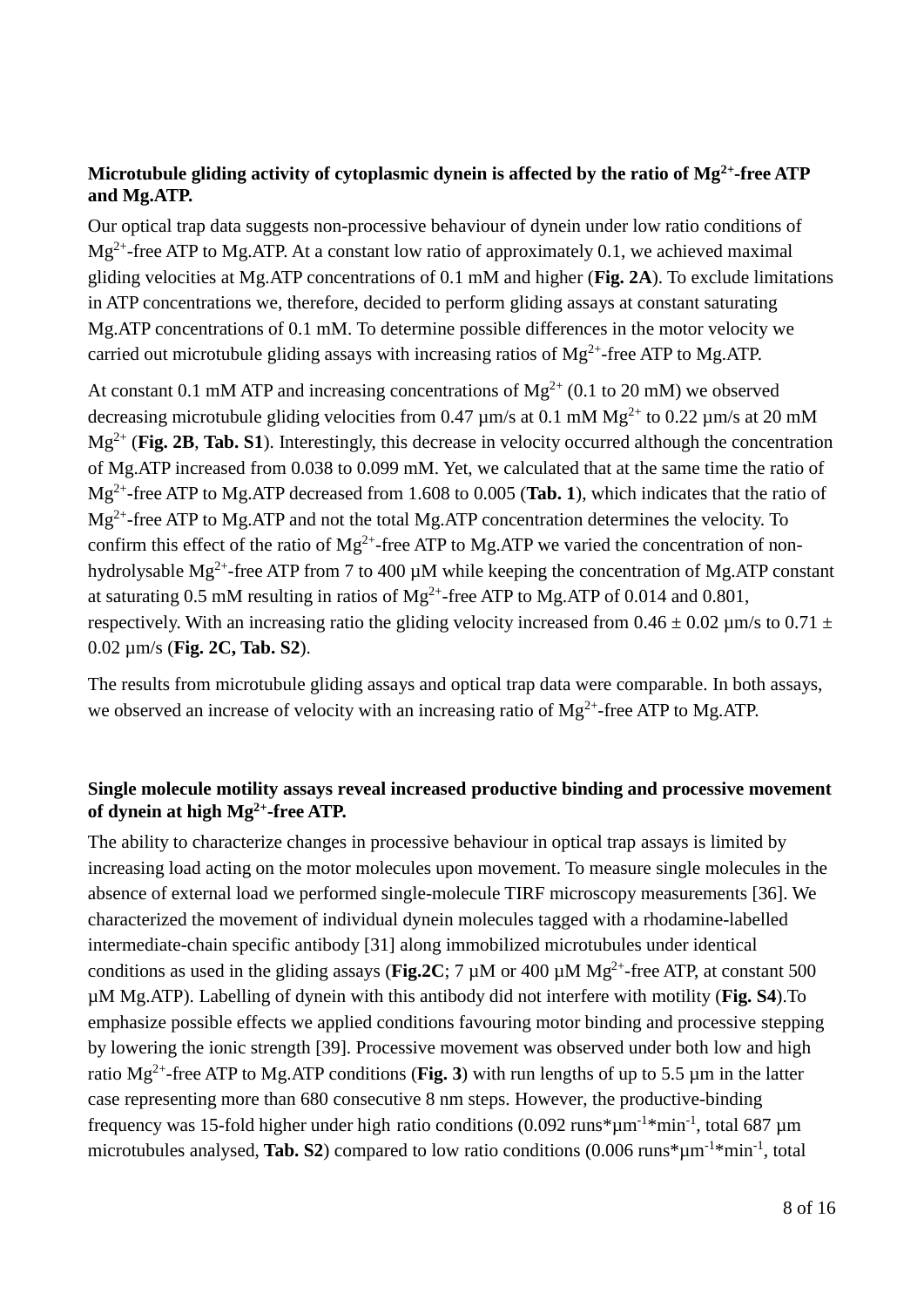2002 µm microtubules analyzed, **Tab. S2**). As the experimental spatial limit to discriminate stationary binding from movement was  $3$  pixels ( $\sim 0.5$  µm, see Methods) such reduced productivebinding frequency under low ratio conditions could reflect a lower dynein affinity for microtubules and/or shorter run lengths of dynein molecules. Therefore, a reduction of run lengths would also lead to a decreased apparent binding frequency. Under high ratio conditions individual dynein molecules moved significantly 1.5 times longer (median run length of 1.2 um) than under low ratio conditions (median run length of 0.8 µm, Mann-Whitney test, p < 0.01, **Fig.3** and **Tab. S2**). Additionally, movement of individual dynein molecules under high ratio conditions was significantly 2-fold faster (0.93  $\mu$ m s<sup>-1</sup> compared to 0.47  $\mu$ m s<sup>-1</sup>, Mann-Whitney test, p < 0.01) than under low ratio conditions (**Fig.3** and **Tab. S2**). This observed difference in velocity under high and low ratio conditions is consistent with results gained from microtubule gliding experiments in the absence of the labelling antibody (**Fig. 2C**). The measured increase in run length of single dynein molecules under high ratio conditions is supported the optical trap experiments, again in the absence of dynein antibodies. Additional support for increased run lengths under high ratio conditions arises from the presented stopped-flow experiments, which showed decelerated detachment of dynein from microtubules compared to low ratio conditions. In the absence of ATP or dynein no directed motion along microtubules could be observed (**Fig. S2**).

#### **The ATPase activity at high ratio conditions is increased**

We performed ATPase assays and found a 2-fold increase in the calculated maximum microtubuleactivated ATPase activity from  $0.7 s<sup>-1</sup>$  under low ratio to  $1.4 s<sup>-1</sup>$  under high ratio conditions and at microtubule concentrations of 1 µM or higher (**Fig. 4**, **Tab. S3**). The basal ATPase activity in the absence of MT was not changed.

# **Discussion**

In single and multiple molecule experiments we found that the ratio of  $Mg^{2+}$ -free ATP to Mg.ATP influenced the motile behaviour of cytoplasmic dynein. At high ratio conditions (i.e., relatively high concentration of non-hydrolyzable  $Mg^{2+}$ -free ATP), dynein's velocity and run length, as well as its productive binding to microtubules and microtubule-activated ATPase activity were significantly higher than at low ratio conditions. To explain these results we propose a model dependent upon the nucleotide state of dynein's AAA4 domain (**Fig. 5**).

Binding of ATP at AAA4 keeps this module in a closed conformation as shown for yeast dynein bound to the non-hydrolysable ATP analogue AMPPNP [40] or human dynein in presence of ADP.Vi [8]. As  $Mg^{2+}$ -free ATP is not hydrolysable by dynein [24], binding of  $Mg^{2+}$ -free ATP, too, will arrest the binding site of AAA4 in this conformation that enables the linker to adopt a straight conformation and to dock on AAA5 [23,40]. A comparison of dynein's structures in the ADP.Vi and ADP state indicates a possible steric clash of the bent linker with AAA4 in the ADP-bound conformation during the power stroke [8]. This clash most likely prevents the formation of the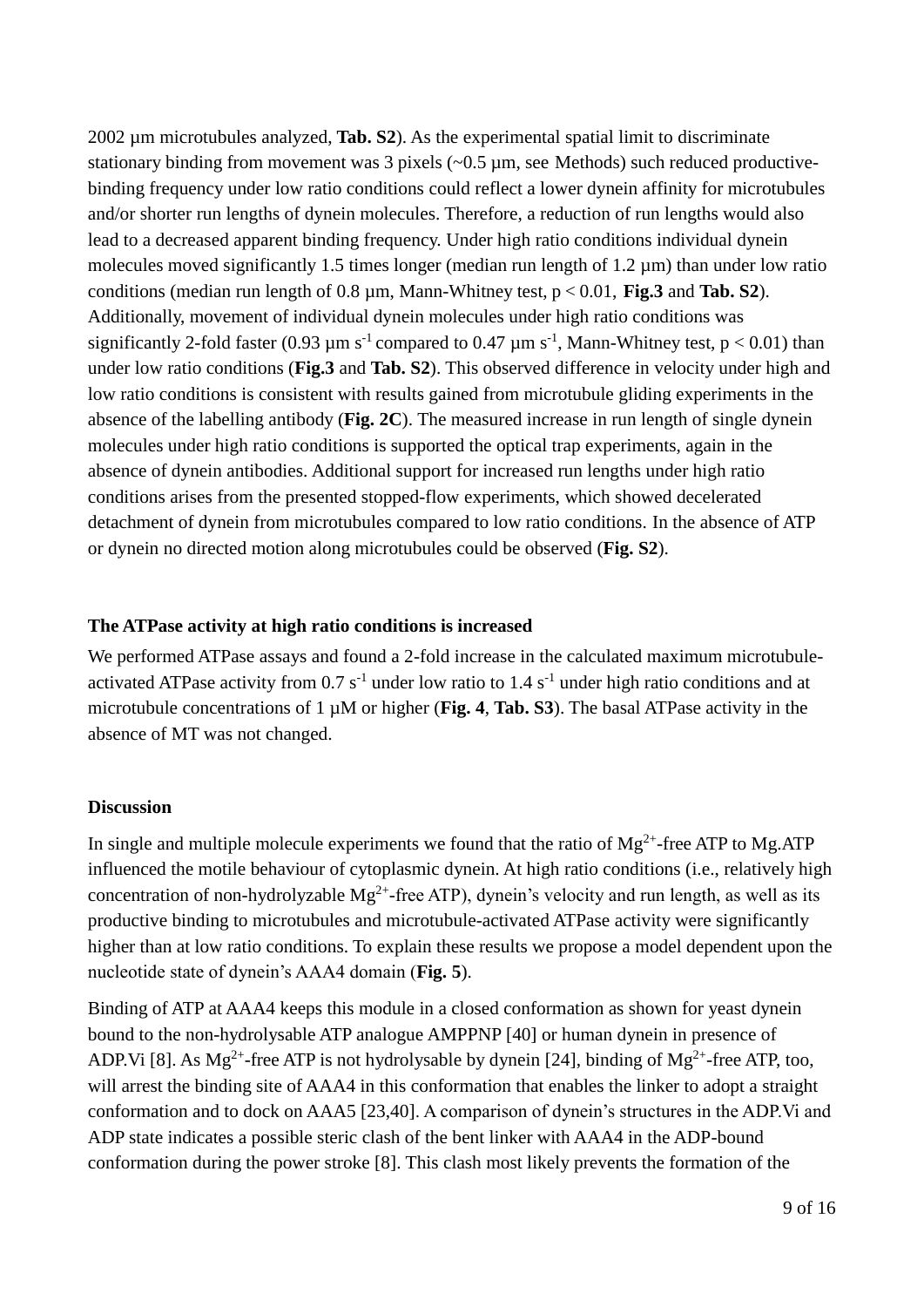linker's straight conformation. As several studies showed that AAA3 has to be in an ADP state for processive stepping [40-43] which requires an unhindered straightening of the linker, the described steric clash under ADP conditions must be caused by the nucleotide state of another AAA domain. Since AAA2 is enzymatically inactive the only remaining candidate is AAA4.

Based on the introduced reports on the nucleotide-dependent behaviour of dynein's AAA domains [8][23,24,40-43], in our proposed model AAA4 remains in the ATP state during fast, processive stepping. For AAA1 and AAA3 it has been shown that ATP hydrolysis is not synchronized between dynein's AAA+ domains [41] which likely holds true also for AAA4. The ATP state of AAA4 allows the bent linker to adopt a straight confirmation during the power stroke upon re-binding to the microtubule after  $P_i$  release form  $AAA1$ .

However, when the ATP in AAA4 is hydrolysed, the linker cannot adopt the straight conformation upon ATP hydrolysis in AAA1 due to a possible steric clash of the bent linker with the AAA2- AAA4 block [8]. Subsequently, the motor is locked in a weak microtubule binding state [44]. In the presence of load like in trap experiments, this leads to a detachment of the molecule from the microtubule resulting in the observed complete loss of processivity (**Fig. 1**). In the absence of load, the weakly bound motor can wait for a release of ADP from AAA4 and a subsequent binding of ATP to perform a power stroke. Consequently, this pathway requires more time, resulting in the observed ~2-fold decreased velocity in multi- (**Fig. 2**) and single-molecule (**Fig. 3**) assays, as well as the matching ~2-fold decreased ATPase rates (**Fig. 4**). Moreover, the prolonged weak binding state increases the detachment probability leading to the observed shorter run lengths (**Fig. 3**) and the increased dissociation rate (**Fig. S1**).

Our data, as well as this model, agree well with previously published data. In single molecule assays with yeast dynein processivity was increased ~2-fold when hydrolysis but not binding of Mg.ATP was abolished by a mutation of the Walker B motif of AAA4 [45], which is comparable to the binding of non-hydrolysable  $Mg^{2+}$ -free ATP. In contrast, mutations of the Walker A domain of AAA4 that inhibit nucleotide binding resulted in a decrease in dynein's velocity by  $\sim$ 70% [16], a highly decreased microtubule-activated ATPase activities [16], and a ~50% decrease in microtubule binding [46,47].

In vivo, either binding of non-hydrolysable  $Mg^{2+}$ -free ATP or a down-regulation of ATP hydrolysis in AAA4 would be the physiological equivalent of our experimental results. At physiological concentrations of magnesium and ATP in neurons [48] the cellular ratio of  $Mg^{2+}$ -free ATP to Mg.ATP is approximately 0.2. From our results (**Table 1**) we, therefore, assume that in vivo AAA4 might be preferentially in a processive  $Mg^{2+}$ -free ATP state. This assumption relies on different affinities of the different  $AA$ + domains to Mg.ATP and Mg<sup>2+</sup>-free ATP, with AAA1 preferentially binding Mg.ATP and AAA4 containing  $Mg^{2+}$ -free ATP under physiological conditions.

More likely, hydrolysis in AAA4 is tightly regulated. Interestingly, in AAA4 domains of both yeast and Dictyostelium the catalytic glutamate is slightly tilted away from the nucleotide-binding pocket by a short helix directly after the Walker B motif indicating the need of a yet unknown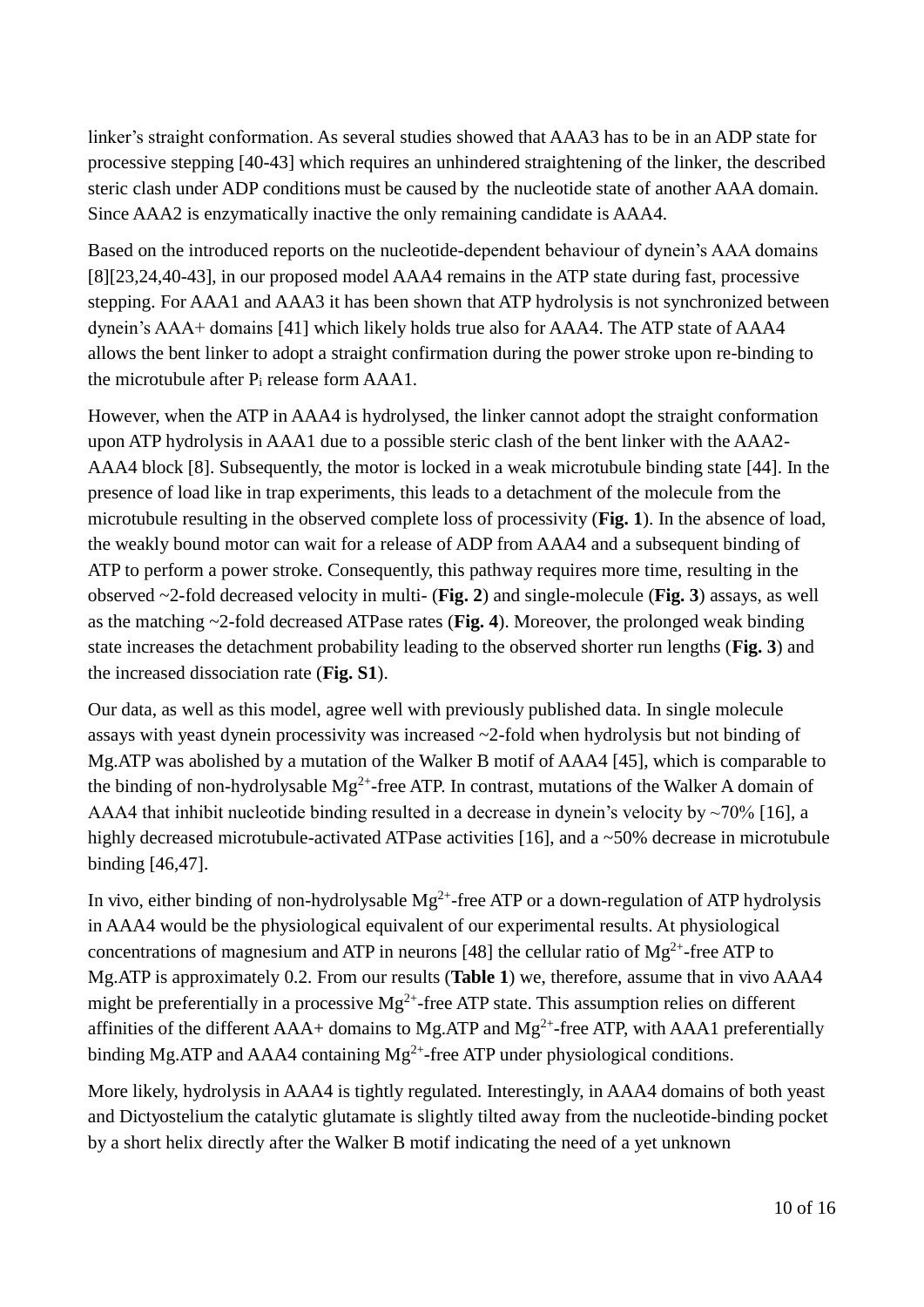conformational change before ATP hydrolysis [49]. This conformational change presumably acts as a switch between processive and non-processive stepping by retaining or cleaving ATP in AAA4, respectively. This switch could be linked to dynein's C-terminal domain that has been shown to play an important role in the regulation of both processivity and maximal force [50]. Moreover, the switch could be triggered by binding to accessory proteins and complexes like dynactin [51,52], LIS1 [53], or the cargo adaptor BICD2 [54] that have been shown to increase cytoplasmic dynein's processivity. As an example, point mutations in AAA4, but not in the Walker A or Walker B domains, of Aspergillus nidulans dynein have been shown to partially supress the phenotype of LIS1 loss [55] indicating a physiological role for regulation through AAA4. Additionally, dynein activity is impaired by a point mutation in the so-called pre-Sensor I region within AAA4, a potential secondary binding site for the linker domain, thus, leading to a combined phenotype of congenial motor neuron disease associated with focal areas of cortical malformation in humans [56]. Interestingly, the catalytic residues of AAA4 are poorly conserved in axonemal dynein, cytoplasmic dynein 2, and fungal cytoplasmic dynein [49]. This indicates that the ability to switch from processive to non-processive stepping might not be required for the physiological function of these motors.

# **Acknowledgements**

We thank Petra Uta and Manuel Taft for help with protein purifications and for supplying technical instruments and assistance.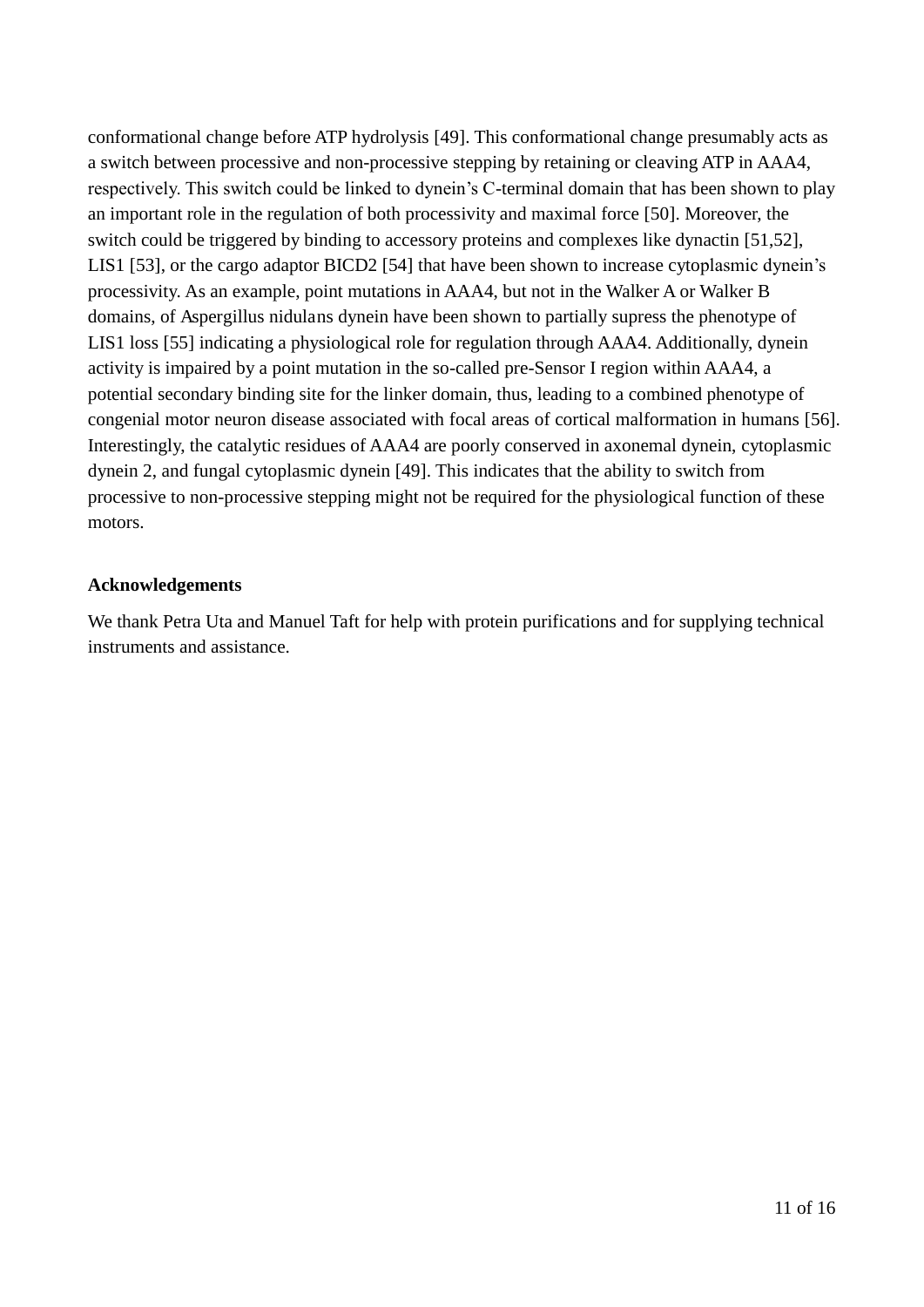# **Figures legends**

**Fig. 1.** Optical trap experiments. (A) Processive stepping of cytoplasmic dynein at 1 µM ATP and 0.1 mM MgCl2. Please note the short life times of the early steps during the processive movement against the restoring trapping force. Initial steps are highlighted by a red line indicating the mean position of the position signal. Grid size 8nm. (B) Non-processive binding/release events of cytoplasmic dynein under low ratio conditions at  $1 \mu MATP$  and  $1 \mu MMQC$ . The histogram illustrates an approximately 8 nm apparent working stroke of dynein molecules towards the minusend of the microtubule (shift of blue fit relative to positions of the free dumbbell shown in red).

Fig. 2. Microtubule gliding velocity of dynein at different concentrations of Mg.ATP, free  $Mg^{2+}$ , and  $Mg^{2+}$ -free ATP. (A) Gliding velocity at constant 1 mM  $MgCl<sub>2</sub>$  and increasing concentrations of Mg.ATP (0.001 to 0.5 mM). (B) Gliding velocity at constant 0.1 mM ATP and increasing concentration of Mg<sup>2+</sup> (0.1, 5, 10 and 20 mM; n > 100 microtubules for every condition). (C) Gliding velocity at low (7  $\mu$ M) and high (400  $\mu$ M) concentration of Mg<sup>2+</sup>-free ATP and constant concentration of Mg.ATP (0.5 mM). The average velocities were 0.46  $\mu$ m/s (n = 30) and 0.71  $\mu$ m/s  $(n = 34)$  for 7  $\mu$ M and 400  $\mu$ M Mg<sup>2+</sup>-free ATP, respectively. Error bars show SEM. Data was distributed normally (D-Agostino-Pearson test), and the difference between both conditions was highly significant (t-test,  $p < 0.001$ ).

**Fig. 3.** Processive movement of single native cytoplasmic dynein molecules. (A) Kymographs of dynein runs under high ratio (left panel) and low ratio conditions (right panel). The number of runs per µm microtubule per 60 seconds at a constant 500 µM Mg.ATP was more than 15-fold higher at 400  $\mu$ M Mg<sup>2+</sup>-free ATP (high ratio) (B) compared to 3  $\mu$ M Mg<sup>2+</sup>-free ATP (low ratio) (C). The median run lengths for high and low ratio conditions were 1.2  $\mu$ m and 0.8  $\mu$ m, respectively (B, C), and were significantly different (Mann-Whitney test,  $p < 0.01$ ). (D, E) The respective median velocities were significantly higher for high ratio conditions (0.93  $\mu$ m/s) compared to 0.47  $\mu$ m/s for low ratio conditions (Mann-Whitney test,  $p < 0.01$ ).

**Fig. 4.** The microtubule-activated ATPase rate of dynein increased at high ratio conditions while the basal ATPase rate remained unaffected. The dynein concentration was constant at 50 nM and the microtubule concentrations were 0, 0.2, 1, 5 and 10  $\mu$ M tubulin dimer. The ATPase activities were then calculated to the ATPase  $s^{-1}$  per dynein molecule. Three experiments with three measurements each were averaged and are shown with SEM as error bars. Hyperbola fitting to the data revealed the  $K_m$  to be not affected. The maximal activated ATPase rates were 0.7 s<sup>-1</sup> and 1.4 s<sup>-1</sup> per dynein molecule for low and high ratio conditions, respectively.

**Fig. 5.** Proposed model for the molecular mechanism underlying the effect of the ratio of  $Mg^{2+}$ -free ATP to Mg.ATP on dynein's processive behaviour. The left-hand side resembles fast, processive stepping with AAA4 in the ATP state (solid arrows). Upon ATP hydrolysis in AAA4 dynein tends to slow down and/or prematurely detach from microtubules due to steric clashes of the linker with the AAA2-4 block. The inset on the right bottom illustrates the domain structure of dynein's AAA1-6 ring and the linker.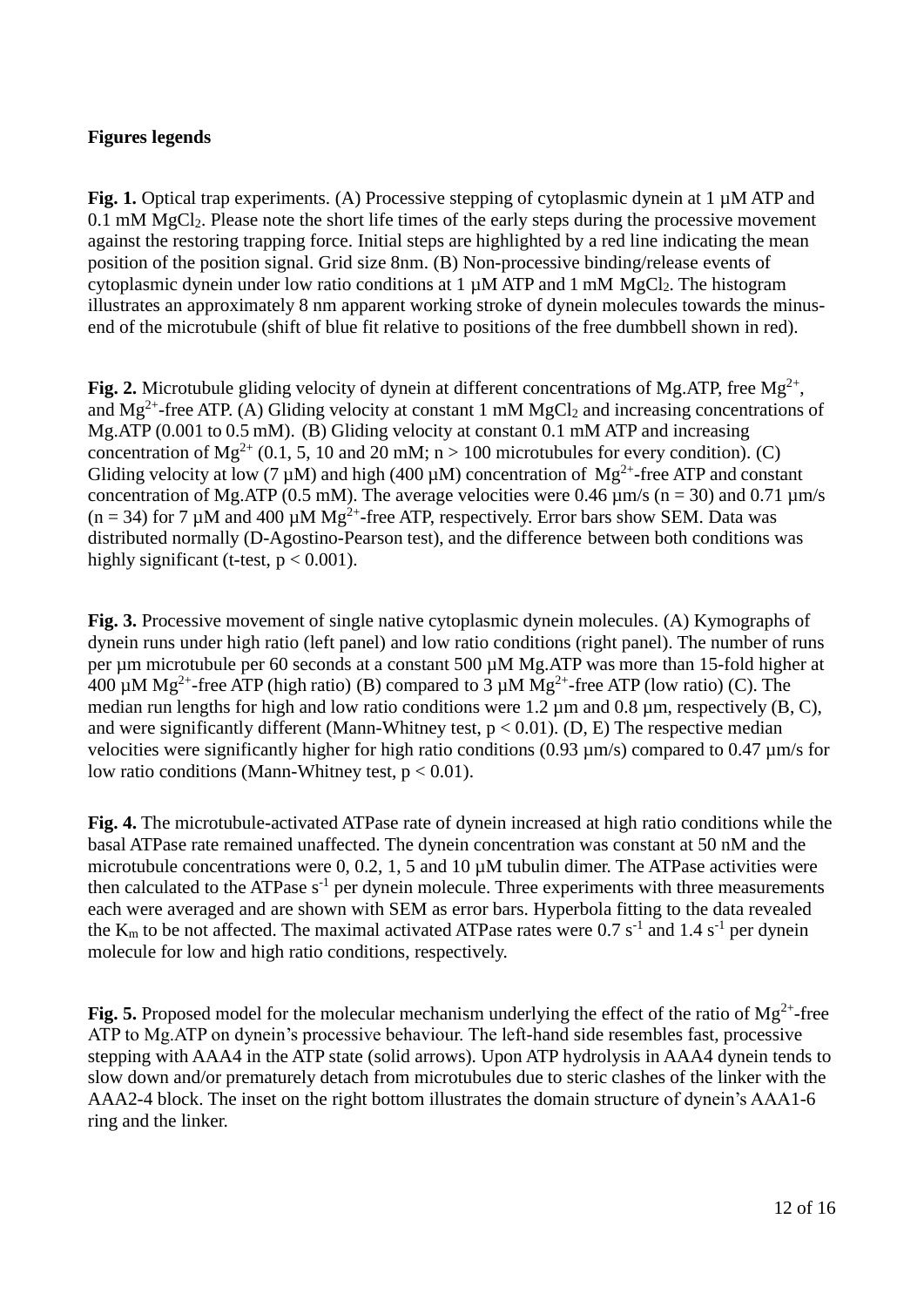# **References**

- [1] Vallee, R.B., Williams, J.C., Varma, D. and Barnhart, L.E. (2004). Dynein: An ancient motor protein involved in multiple modes of transport. J Neurobiol 58, 189-200.
- [2] Schroer, T.A. (2004). Dynactin. Annu Rev Cell Dev Biol 20, 759-79.
- [3] McKenney, R.J., Huynh, W., Tanenbaum, M.E., Bhabha, G. and Vale, R.D. (2014). Activation of cytoplasmic dynein motility by dynactin-cargo adapter complexes. Science 345, 337-41 LID - 10.1126/science.1254198 [doi].
- [4] Grotjahn, D.A., Chowdhury, S., Xu, Y., McKenney, R.J., Schroer, T.A. and Lander, G.C. (2018). Cryo-electron tomography reveals that dynactin recruits a team of dyneins for processive motility. Nat Struct Mol Biol 25, 203-207.
- [5] Urnavicius, L., Lau, C.K., Elshenawy, M.M., Morales-Rios, E., Motz, C., Yildiz, A. and Carter, A.P. (2018). Cryo-EM shows how dynactin recruits two dyneins for faster movement. Nature 554, 202-206.
- [6] Lee, I.G., Olenick, M.A., Boczkowska, M., Franzini-Armstrong, C., Holzbaur, E.L.F. and Dominguez, R. (2018). A conserved interaction of the dynein light intermediate chain with dynein-dynactin effectors necessary for processivity. Nat Commun 9, 986.
- [7] Roberts, A.J., Kon, T., Knight, P.J., Sutoh, K. and Burgess, S.A. (2013). Functions and mechanics of dynein motor proteins. Nat Rev Mol Cell Biol 14, 713-26 LID - 10.1038/nrm3667 [doi].
- [8] Schmidt, H. and Carter, A.P. (2016). Review: Structure and mechanism of the dynein motor ATPase. Biopolymers 105, 557-67 LID - 10.1002/bip.22856 [doi].
- [9] Carter, A.P., Cho, C., Jin, L. and Vale, R.D. (2011). Crystal structure of the dynein motor domain. Science 331, 1159-65 LID - 10.1126/science.1202393 [doi].
- [10] Kon, T., Oyama, T., Shimo-Kon, R., Imamula, K., Shima, T., Sutoh, K. and Kurisu, G. (2012). The 2.8 A crystal structure of the dynein motor domain. Nature 484, 345-50 LID - 10.1038/nature10955 [doi].
- [11] Schmidt, H., Gleave, E.S. and Carter, A.P. (2012). Insights into dynein motor domain function from a 3.3-A crystal structure. Nat Struct Mol Biol 19, 492-7, S1 LID - 10.1038/nsmb.2272 [doi].
- [12] Mocz, G. and Gibbons, I.R. (2001). Model for the motor component of dynein heavy chain based on homology to the AAA. Structure 9, 93-103.
- [13] Kon, T., Sutoh, K. and Kurisu, G. (2011). X-ray structure of a functional full-length dynein motor domain. Nat Struct Mol Biol 18, 638-42 LID - 10.1038/nsmb.2074 [doi].
- [14] Sakakibara, H. and Oiwa, K. (2011). Molecular organization and force-generating mechanism of dynein. FEBS J 278, 2964-79.
- [15] Gibbons, I.R., Lee-Eiford, A., Mocz, G., Phillipson, C.A., Tang, W.J. and Gibbons, B.H. (1987). Photosensitized cleavage of dynein heavy chains. Cleavage at the "V1 site" by. J Biol Chem 262, 2780-6.
- [16] Kon, T., Nishiura, M., Ohkura, R., Toyoshima, Y.Y. and Sutoh, K. (2004). Distinct functions of nucleotide-binding/hydrolysis sites in the four AAA modules. Biochemistry 43, 11266-74.
- [17] Takahashi, Y., Edamatsu, M. and Toyoshima, Y.Y. (2004). Multiple ATP-hydrolyzing sites that potentially function in cytoplasmic dynein. Proc Natl Acad Sci U S A 101, 12865-9.
- [18] Carter, A.P., Garbarino, J.E., Wilson-Kubalek, E.M., Shipley, W.E., Cho, C., Milligan, R.A., Vale, R.D. and Gibbons, I.R. (2008). Structure and functional role of dynein's microtubulebinding domain. Science 322, 1691-5 LID - 10.1126/science.1164424 [doi].
- [19] Koonce, M.P. (1997). Identification of a microtubule-binding domain in a cytoplasmic dynein heavy. J Biol Chem 272, 19714-8.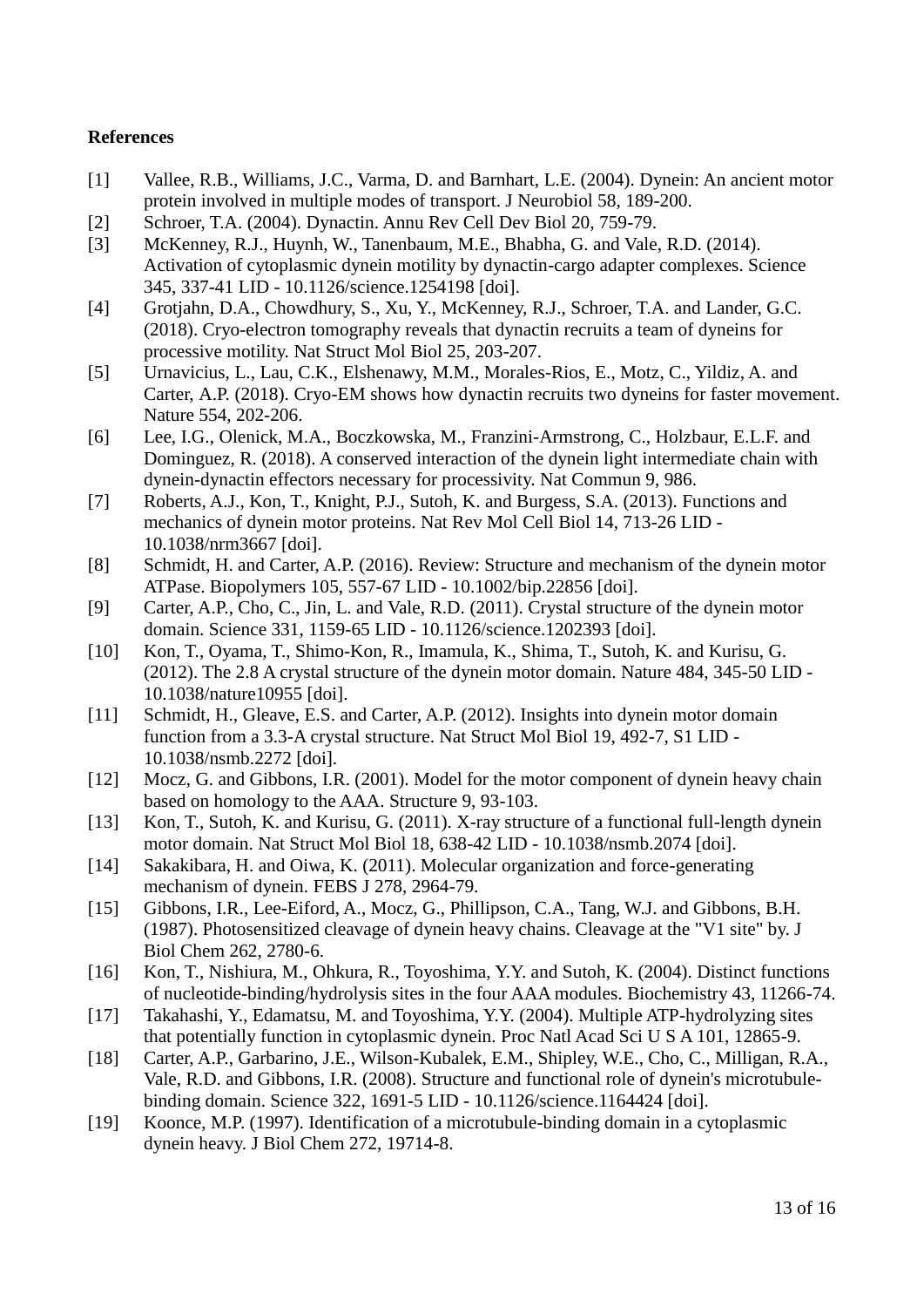- [20] Kon, T., Imamula, K., Roberts, A.J., Ohkura, R., Knight, P.J., Gibbons, I.R., Burgess, S.A. and Sutoh, K. (2009). Helix sliding in the stalk coiled coil of dynein couples ATPase and microtubule. Nat Struct Mol Biol 16, 325-33 LID - 10.1038/nsmb.1555 [doi].
- [21] Gibbons, I.R., Garbarino, J.E., Tan, C.E., Reck-Peterson, S.L., Vale, R.D. and Carter, A.P. (2005). The affinity of the dynein microtubule-binding domain is modulated by the. J Biol Chem 280, 23960-5.
- [22] McNaughton, L., Tikhonenko, I., Banavali, N.K., LeMaster, D.M. and Koonce, M.P. (2010). A low affinity ground state conformation for the Dynein microtubule binding. J Biol Chem 285, 15994-6002 LID - 10.1074/jbc.M109.083535 [doi].
- [23] Roberts, A.J., Malkova, B., Walker, M.L., Sakakibara, H., Numata, N., Kon, T., Ohkura, R., Edwards, T.A., Knight, P.J., Sutoh, K., Oiwa, K. and Burgess, S.A. (2012). ATP-driven remodeling of the linker domain in the dynein motor. Structure 20, 1670-80 LID - 10.1016/j.str.2012.07.003 [doi] LID - S0969-2126(12)00254-7 [pii].
- [24] Shpetner, H.S., Paschal, B.M. and Vallee, R.B. (1988). Characterization of the microtubuleactivated ATPase of brain cytoplasmic dynein. J Cell Biol 107, 1001-9.
- [25] Walter, W.J., Koonce, M.P., Brenner, B. and Steffen, W. (2012). Two independent switches regulate cytoplasmic dynein's processivity and. Proc Natl Acad Sci U S A 109, 5289-93 LID - 10.1073/pnas.1116315109 [doi].
- [26] Bingham, J.B., King, S.J. and Schroer, T.A. (1998). Purification of dynactin and dynein from brain tissue. Methods Enzymol 298, 171-84 FAU - Bingham, J B.
- [27] Toba, S. and Toyoshima, Y.Y. (2004). Dissociation of double-headed cytoplasmic dynein into single-headed species and. Cell Motil Cytoskeleton 58, 281-9.
- [28] Walter, W.J., Brenner, B. and Steffen, W. (2010). Cytoplasmic dynein is not a conventional processive motor. J Struct Biol 170, 266-9 LID - 10.1016/j.jsb.2009.11.011 [doi].
- [29] Castoldi, M. and Popov, A.V. (2003). Purification of brain tubulin through two cycles of polymerization-depolymerization in a high-molarity buffer. Protein Expr Purif. 32, 83-8.
- [30] Hyman, A., Drechsel, D., Kellogg, D., Salser, S., Sawin, K., Steffen, P., Wordeman, L. and Mitchison, T. (1991). Preparation of modified tubulins. Methods Enzymol 196, 478-85.
- [31] Steffen, W., Hodgkinson, J.L. and Wiche, G. (1996). Immunogold localisation of the intermediate chain within the protein complex of cytoplasmic dynein. J Struct Biol 117, 227- 35.
- [32] Steffen, W., Lewalle, A. and Sleep, J. (2006) Chapter 4 Optical Tweezers: Application to the Study of Motor Proteins A2 - Celis, Julio E. In Cell Biology (Third Edition) ed.^eds), pp. 37-45. Academic Press, Burlington.
- [33] Schoenmakers, T.J., Visser, G.J., Flik, G. and Theuvenet, A.P. (1992). CHELATOR: an improved method for computing metal ion concentrations in. Biotechniques 12, 870-4, 876- 9.
- [34] Meijering, E., Dzyubachyk, O. and Smal, I. (2012). Methods for cell and particle tracking. Methods Enzymol 504, 183-200 LID - 10.1016/B978-0-12-391857-4.00009-4 [doi].
- [35] Hinrichs, M.H., Jalal, A., Brenner, B., Mandelkow, E., Kumar, S. and Scholz, T. (2012). Tau protein diffuses along the microtubule lattice. J Biol Chem 287, 38559-68. doi: 10.1074/jbc.M112.369785.
- [36] Pfeffer, T.J., Sasse, F., Schmidt, C.F., Lakamper, S., Kirschning, A. and Scholz, T. (2016). The natural diterpene tonantzitlolone A and its synthetic enantiomer inhibit cell proliferation and kinesin-5 function. Eur J Med Chem 112, 164-170.
- [37] Webb, M.R. (1992). A continuous spectrophotometric assay for inorganic phosphate and for measuring. Proc Natl Acad Sci U S A 89, 4884-7.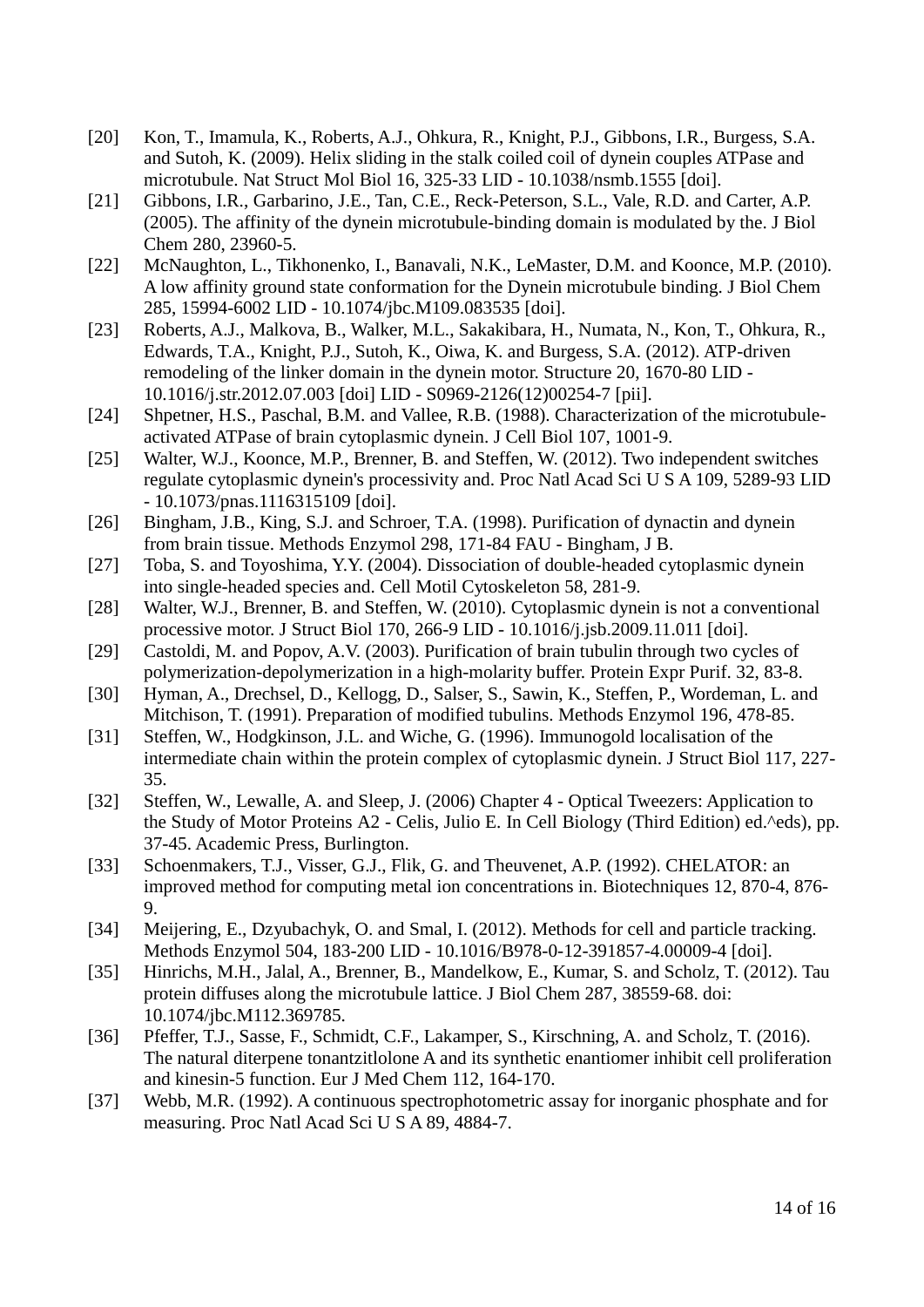- [38] Porter, M.E. and Johnson, K.A. (1983). Transient state kinetic analysis of the ATP-induced dissociation of the dynein-microtubule complex. J Biol Chem 258, 6582-7.
- [39] Vale, R.D., Funatsu, T., Pierce, D.W., Romberg, L., Harada, Y. and Yanagida, T. (1996). Direct observation of single kinesin molecules moving along microtubules. Nature 380, 451- 3.
- [40] Bhabha, G., Cheng, H.C., Zhang, N., Moeller, A., Liao, M., Speir, J.A., Cheng, Y. and Vale, R.D. (2014). Allosteric communication in the dynein motor domain. Cell 159, 857-68 LID - 10.1016/j.cell.2014.10.018 [doi] LID - S0092-8674(14)01306-3 [pii].
- [41] Dewitt, M.A., Cypranowska, C.A., Cleary, F.B., Belyy, V. and Yildiz, A. (2015). The AAA3 domain of cytoplasmic dynein acts as a switch to facilitate microtubule. Nat Struct Mol Biol 22, 73-80 LID - 10.1038/nsmb.2930 [doi].
- [42] Nicholas, M.P., Berger, F., Rao, L., Brenner, S., Cho, C. and Gennerich, A. (2015). Cytoplasmic dynein regulates its attachment to microtubules via nucleotide. Proc Natl Acad Sci U S A 112, 6371-6 LID - 10.1073/pnas.1417422112 [doi].
- [43] Silvanovich, A., Li, M.G., Serr, M., Mische, S. and Hays, T.S. (2003). The third P-loop domain in cytoplasmic dynein heavy chain is essential for dynein. Mol Biol Cell 14, 1355- 65.
- [44] Miura, M., Matsubara, A., Kobayashi, T., Edamatsu, M. and Toyoshima, Y.Y. (2010). Nucleotide-dependent behavior of single molecules of cytoplasmic dynein on microtubules in vitro. FEBS Lett 584, 2351-5.
- [45] Cho, C., Reck-Peterson, S.L. and Vale, R.D. (2008). Regulatory ATPase sites of cytoplasmic dynein affect processivity and force. J Biol Chem 283, 25839-45 LID - 10.1074/jbc.M802951200 [doi].
- [46] Reck-Peterson, S.L. and Vale, R.D. (2004). Molecular dissection of the roles of nucleotide binding and hydrolysis in dynein's AAA domains in Saccharomyces cerevisiae. Proc Natl Acad Sci U S A 101, 14305.
- [47] Reck-Peterson, S.L. and Vale, R.D. (2004). Molecular dissection of the roles of nucleotide binding and hydrolysis in dynein's AAA domains in Saccharomyces cerevisiae. Proc Natl Acad Sci U S A 101, 1491-5.
- [48] Alvarez-Leefmans, F.J., Gamino, S.M. and Rink, T.J. (1984). Intracellular free magnesium in neurones of Helix aspersa measured with ion-selective micro-electrodes. J Physiol 354, 303-17.
- [49] Carter, A.P. (2013). Crystal clear insights into how the dynein motor moves. J Cell Sci 126, 705-13 LID - 10.1242/jcs.120725 [doi].
- [50] Nicholas, M.P., Hook, P., Brenner, S., Wynne, C.L., Vallee, R.B. and Gennerich, A. (2015). Control of cytoplasmic dynein force production and processivity by its C-terminal. Nat Commun 6, 6206 LID - 10.1038/ncomms7206 [doi].
- [51] Kardon, J.R., Reck-Peterson, S.L. and Vale, R.D. (2009). Regulation of the processivity and intracellular localization of Saccharomyces. Proc Natl Acad Sci U S A 106, 5669-74 LID - 10.1073/pnas.0900976106 [doi].
- [52] King, S.J. and Schroer, T.A. (2000). Dynactin increases the processivity of the cytoplasmic dynein motor. Nat Cell Biol 2, 20-4.
- [53] Huang, J., Roberts, A.J., Leschziner, A.E. and Reck-Peterson, S.L. (2012). Lis1 acts as a "clutch" between the ATPase and microtubule-binding domains of the dynein motor. Cell 150, 975-86.
- [54] Schlager, M.A., Hoang, H.T., Urnavicius, L., Bullock, S.L. and Carter, A.P. (2014). In vitro reconstitution of a highly processive recombinant human dynein complex. Embo J 33, 1855- 68 LID - 10.15252/embj.201488792 [doi].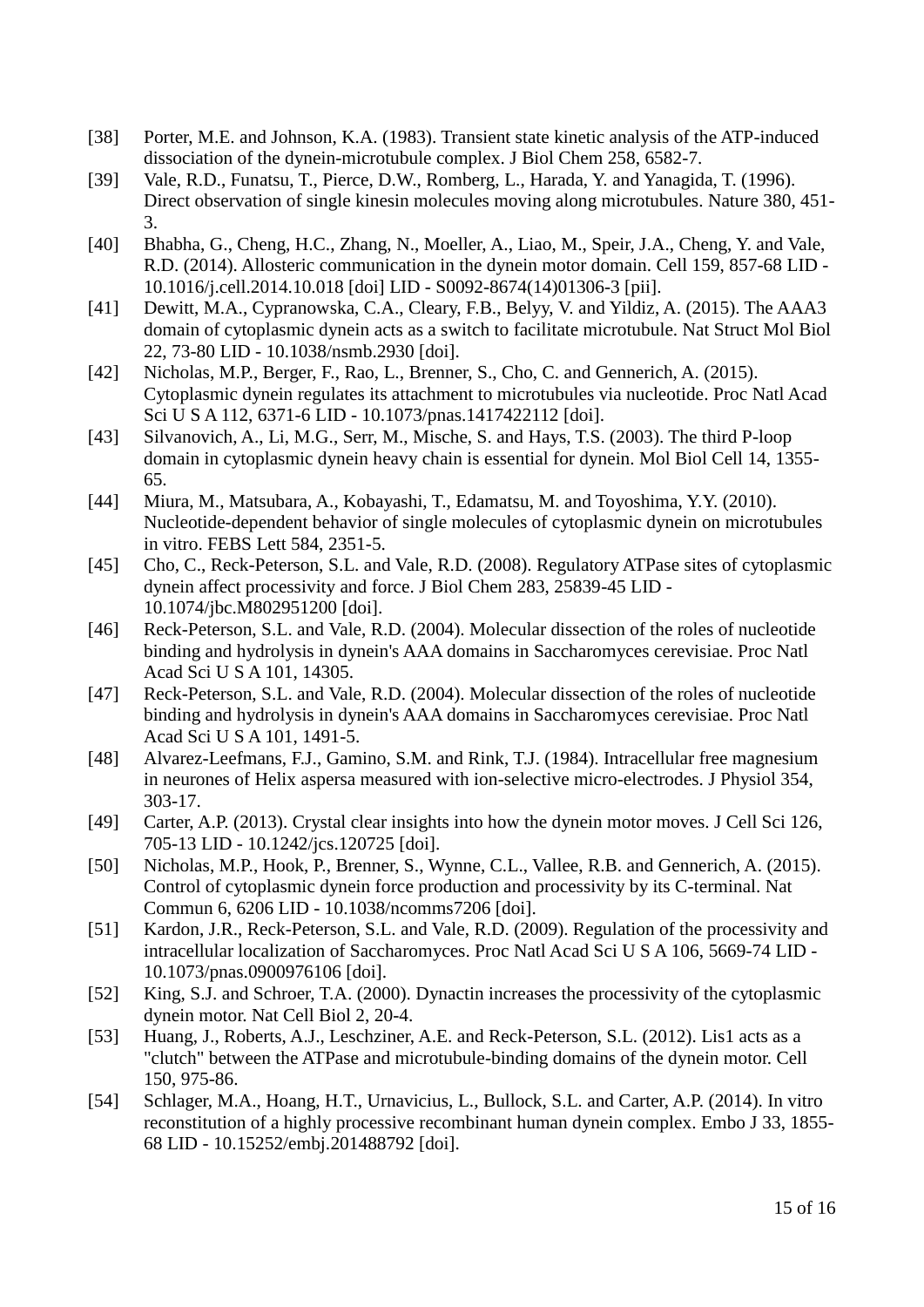- [55] Zhuang, L., Zhang, J. and Xiang, X. (2007). Point mutations in the stem region and the fourth AAA domain of cytoplasmic dynein heavy chain partially suppress the phenotype of NUDF/LIS1 loss in Aspergillus nidulans. Genetics 175, 1185-96.
- [56] Fiorillo, C., Moro, F., Yi, J., Weil, S., Brisca, G., Astrea, G., Severino, M., Romano, A., Battini, R., Rossi, A., Minetti, C., Bruno, C., Santorelli, F.M. and Vallee, R. (2014). Novel dynein DYNC1H1 neck and motor domain mutations link distal spinal muscular atrophy and abnormal cortical development. Hum Mutat 35, 298-302.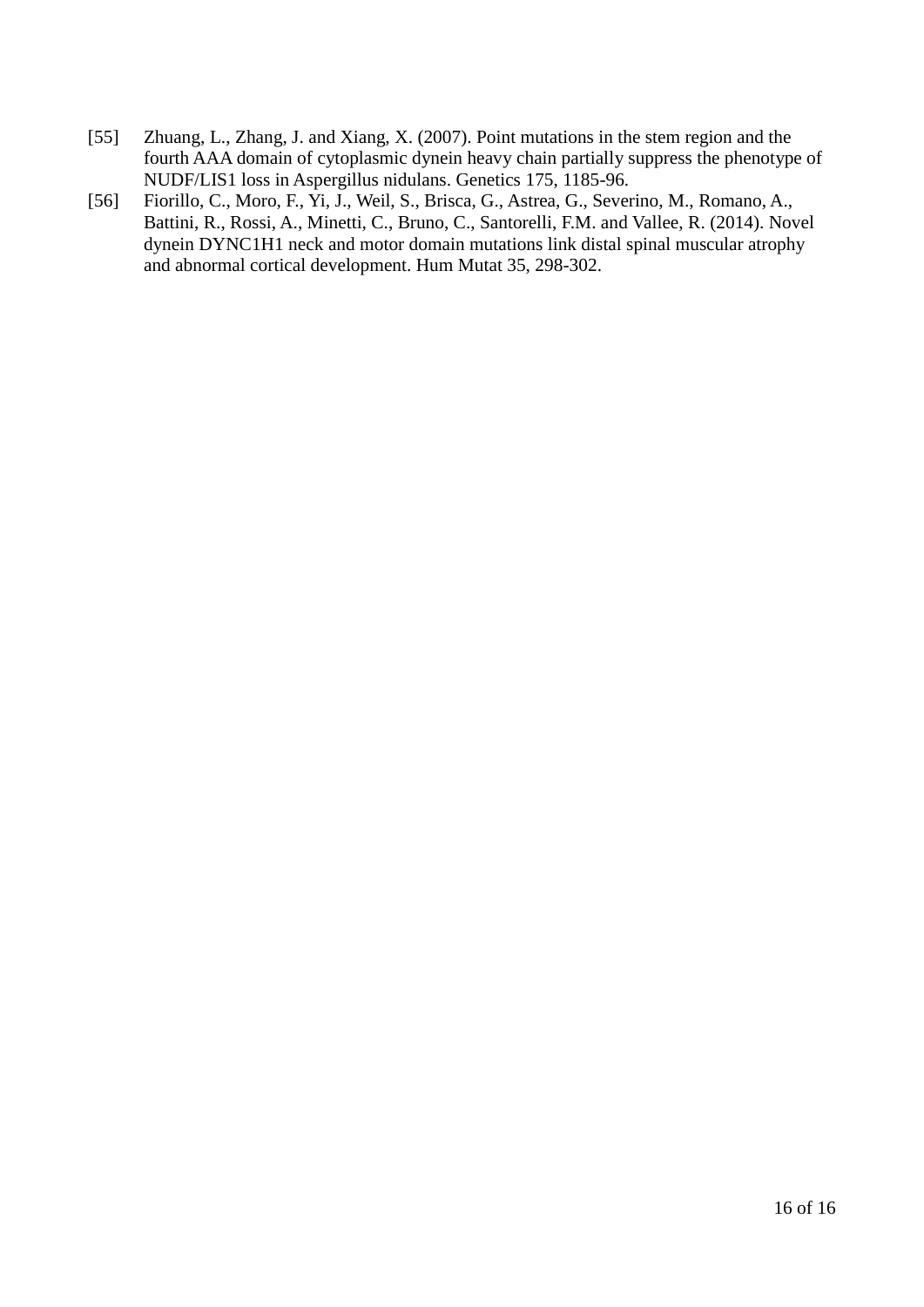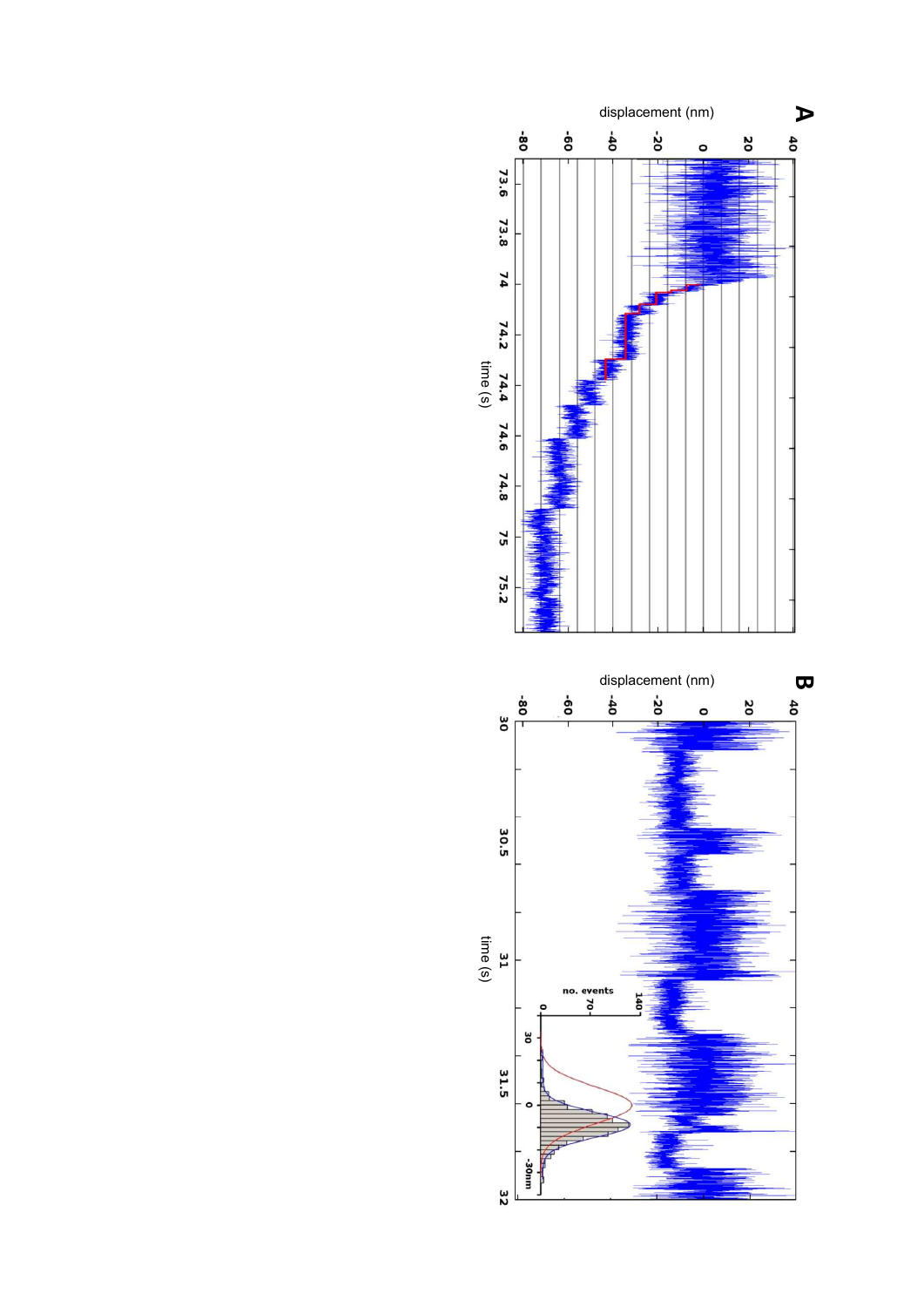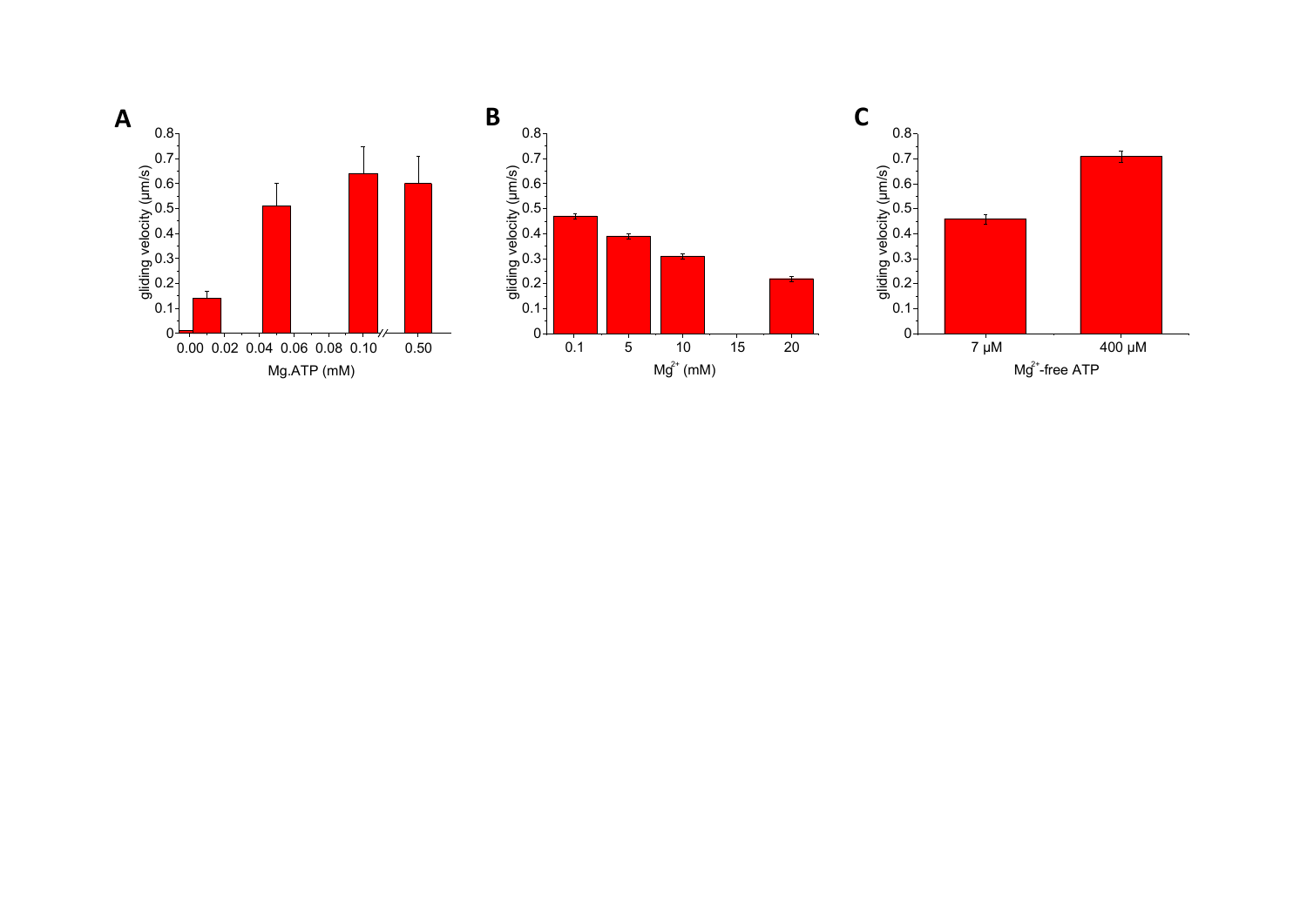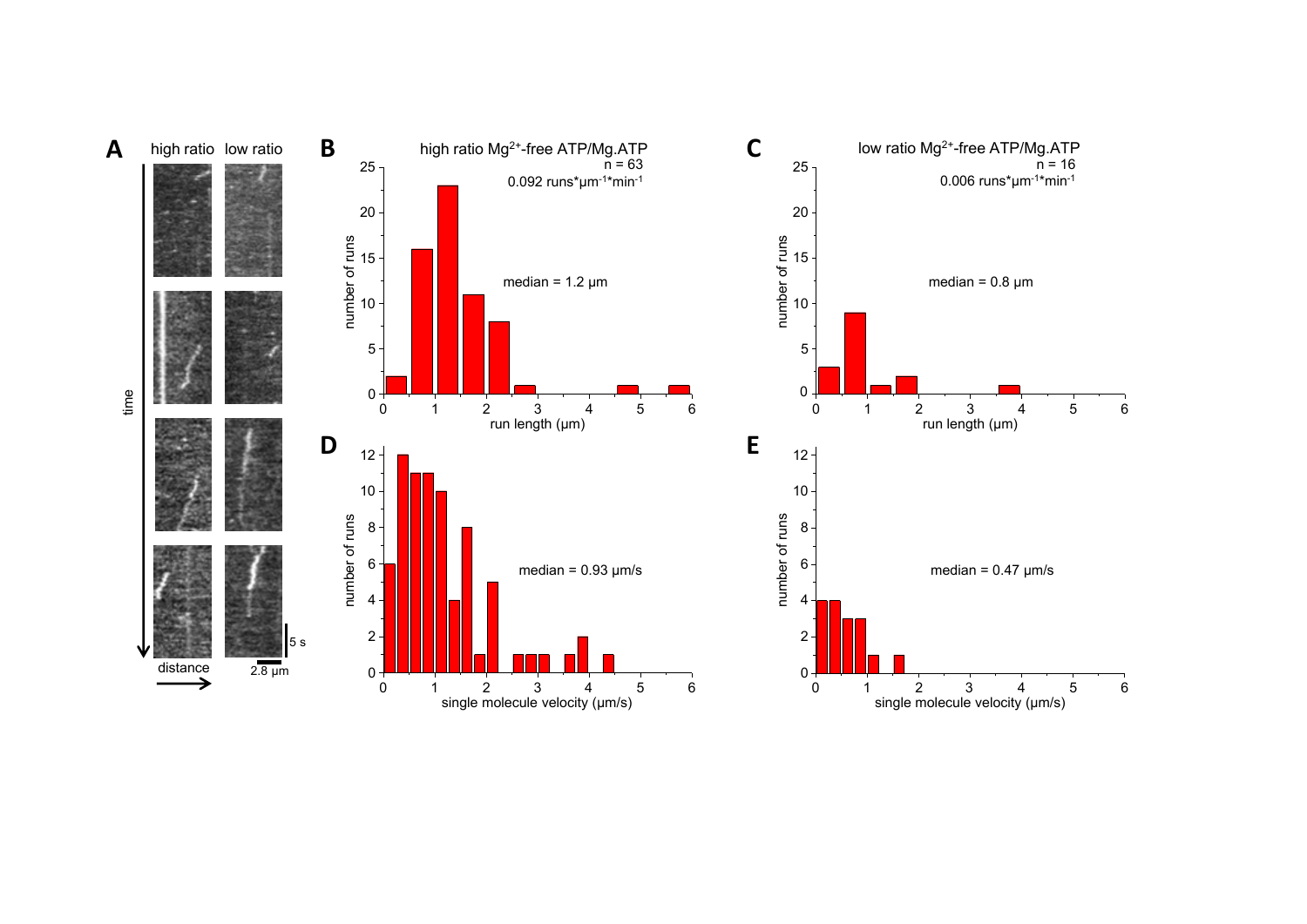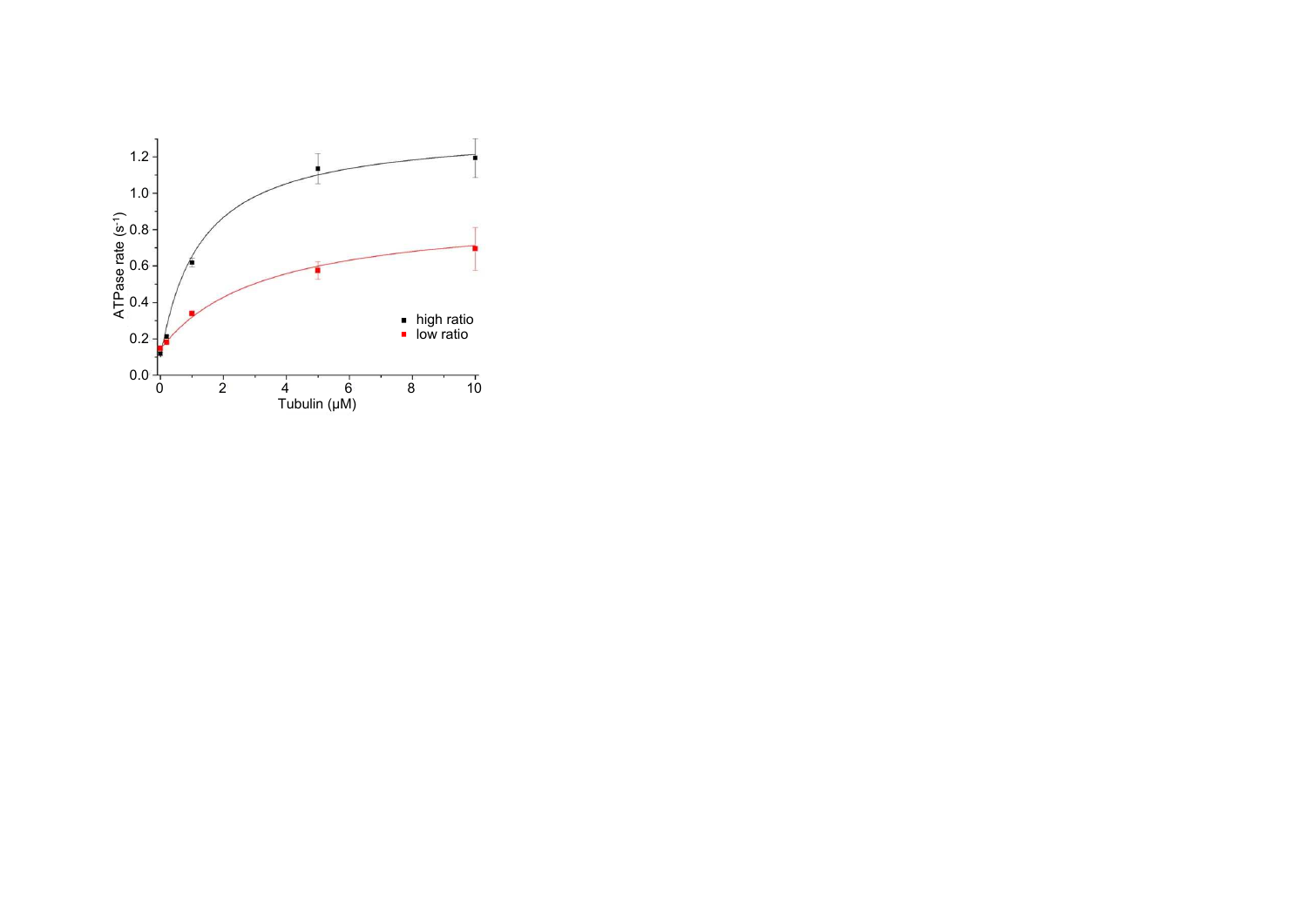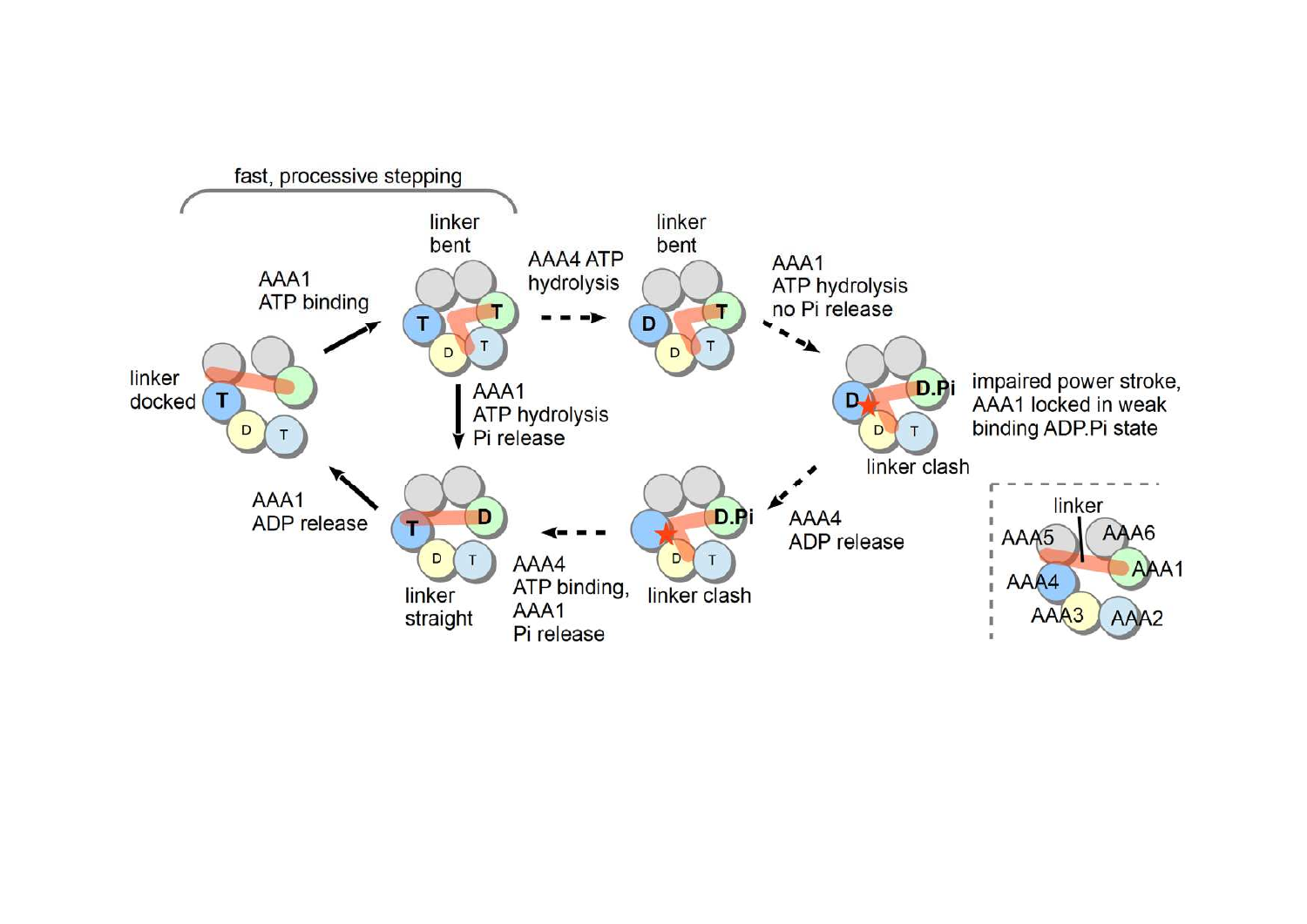#### **Supporting information**



**Fig. S1.** Mg.ATP-induced dissociation of the dynein-microtubule complex is slowed down at high ratio conditions. Dissociation of the complex was induced by mixing the complex at high (A) and low (B) ratios of  $Mg^{2+}$ -free ATP to Mg.ATP (n=5 experiments each, red fits represent double exponential fits). The dissociation reactions revealed slower dissociation under high ratio conditions.



**Fig. S2.** (A) Mg.ATP-driven motion of fluorescent antibody-labelled dynein along an immobilized microtubule under high ratio conditions (kymograph of 60 seconds). Note that pauses in dynein movement coincide with microtubule intersections. The given values describe the dynein velocities in the respective sections. Scale bars serve for figures A-C. (B) No motile dynein molecules were observed in the absence of Mg.ATP. (C) Dynein-free rhodamine-labelled dynein intermediate-chain specific antibodies [1] showed reduced binding and no directed motion along microtubules. As reported before [2] undirected, diffusive movement was observed.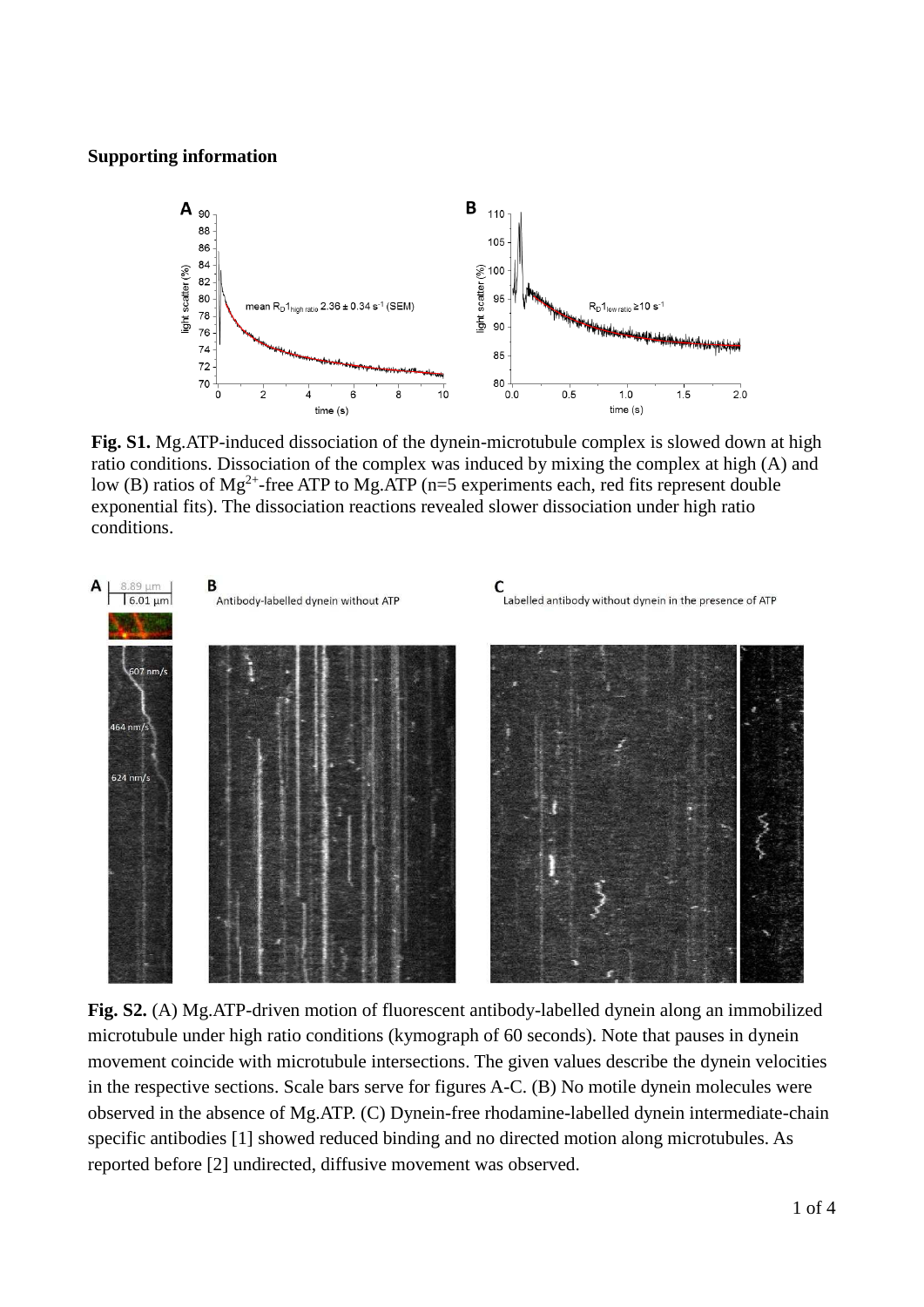

**Fig. S3.** Polyclonal antibodies specific for the minus-end of microtubules were raised in rabbits against two synthetic peptides from bovine  $\alpha$ -tubulin. As highlighted in yellow and magenta (based on PDB structure 1JFF) the following peptides of  $\alpha$ -tubulin have been used for antibody production: peptide 1: aa31-40 (QPDGQ MPSDK) and peptide 2: aa242-255 (LRFDG ALNVD LTEF).



**Fig. S4.** Microtubule gliding velocity on dynein molecules attached unspecifically or via dyneinbinding m74-2 antibodies to the surface of a flow chamber. Binding of the m74-2 antibody to the IC of dynein molecules did not interfere with motor function. The presence of the antibody had just a small effect on dynein motility and led to slightly faster microtubule gliding (0.8  $\mu$ m/s  $\pm$  0.2  $\mu$ m/s; SD, right) compared to 0.62  $\mu$ m/s ( $\pm$  0.14  $\mu$ m/s; SD) in control experiments (left).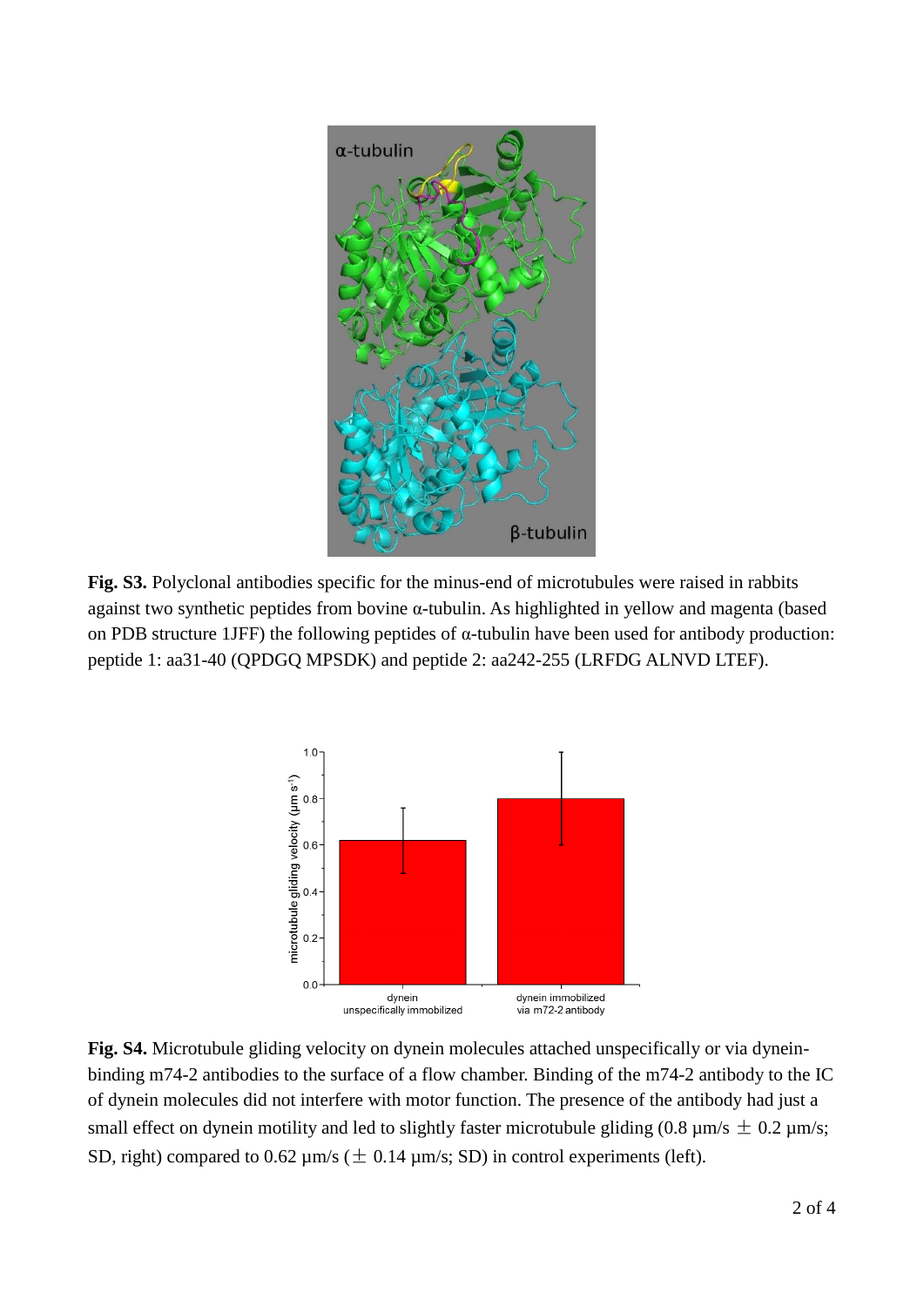**Table S1.** The in vitro microtubule gliding velocity went down with increasing concentrations of  $Mg^{2+}$  (Fig. 2B). Assays were performed at a constant concentration of 0.1 mM ATP with increasing concentrations of  $Mg^{2+}$  (0.1, 5, 10 and 20 mM). The gliding velocities of fluorescently labelled microtubules were measured and the given errors are the SEM of measured values  $(n>100$  for each condition).

| MgCl <sub>2</sub> (mM) | U.I             |                |                |                |
|------------------------|-----------------|----------------|----------------|----------------|
| Velocity $(\mu m/s)$   | $0.47 + - 0.01$ | $0.39 + -0.01$ | $0.31 + -0.01$ | $0.22 + -0.01$ |

**Table S2.** Summary of functional measurements at low and high ratio conditions. The gliding velocities (data from Fig. 2; errors represent SEM) were significantly different ( $p < 0.001$ ). In SMM data (from Fig. 3) both, the velocity and the run length were significantly different for low and high ratio conditions ( $p < 0.01$  and  $p < 0.05$ , respectively).

| <b>Experiment</b>    | <b>Measured Value</b>         | <b>Low Ratio</b>         | <b>High Ratio</b>                      |
|----------------------|-------------------------------|--------------------------|----------------------------------------|
|                      |                               | 7 µM $Mg^{2+}$ -free ATP | 400 $\mu$ M Mg <sup>2+</sup> -free ATP |
| <b>Gliding Assay</b> | Velocity $(\mu m/s)$          | $0.46 + -0.019$          | $0.71 + -0.023$                        |
|                      | Number of runs                | 16                       | 63                                     |
|                      | Analyzed MT length $(\mu m)$  | 2002                     | 687                                    |
| <b>SMM Assay</b>     | $Runs/\mu m/min$              | 0.006                    | 0.092                                  |
|                      | Velocity $(\mu m/s)$ (median) | 0.47                     | 0.93                                   |
|                      | Run Length $(\mu m)$ (median) | 0.8                      | 1.2                                    |